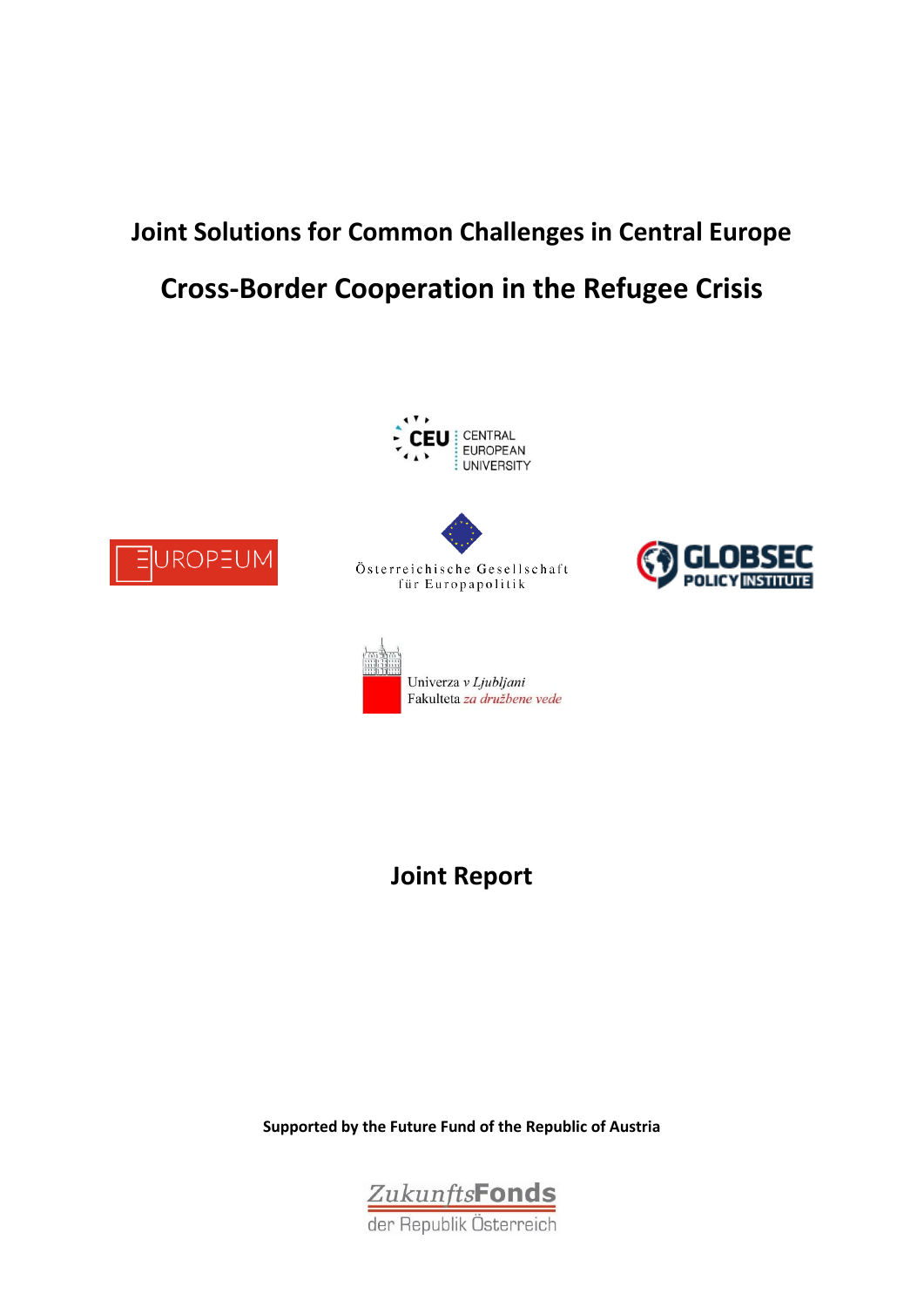## <span id="page-1-0"></span>**Table of contents**

| 3) Interacting with governments, local authorities and national administrations  6            |
|-----------------------------------------------------------------------------------------------|
|                                                                                               |
|                                                                                               |
|                                                                                               |
|                                                                                               |
|                                                                                               |
|                                                                                               |
|                                                                                               |
|                                                                                               |
|                                                                                               |
|                                                                                               |
|                                                                                               |
|                                                                                               |
|                                                                                               |
| Center for European Neighborhood Studies, Central European University (Budapest, Hungary)  19 |
|                                                                                               |
| International Relations Research Centre, University of Ljubljana (Slovenia) 20                |









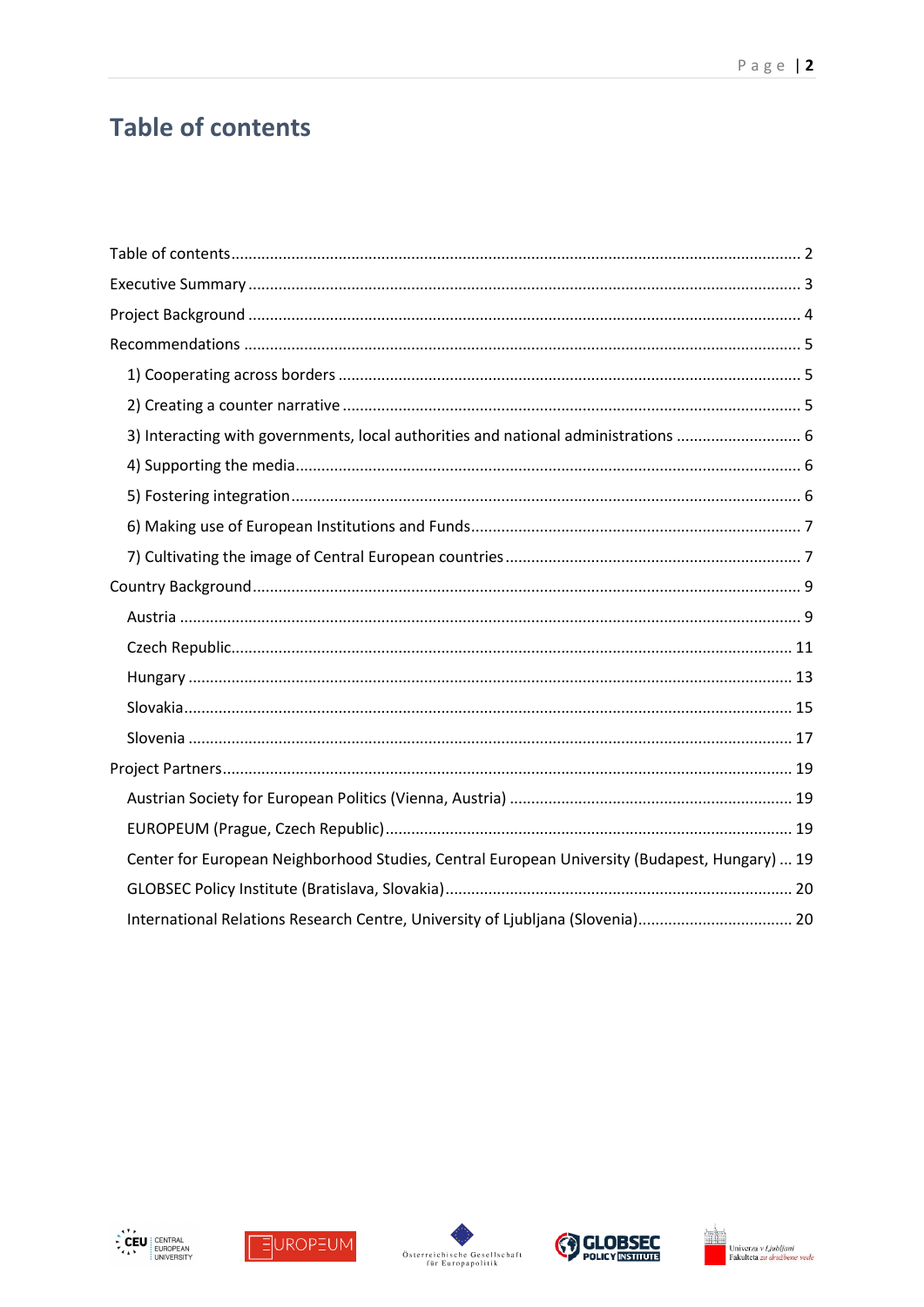## <span id="page-2-0"></span>**Executive Summary**

The uncoordinated approaches of the respective governments in Central Europe in dealing with the increased arrivals of refugees during summer and autumn 2015 has put the region into the spotlight of media attention. With the closure of the Balkan route in March 2016 and the implementation of the EU-Turkey action plan the numbers of arrivals have decreased. However, those expecting these steps to be the solution of the refugee and migration question will be severely disillusioned.

Five independent institutes from Austria, the Czech Republic, Hungary, Slovakia and Slovenia have therefore come up with a series of recommendations to improve cross-border understanding and cooperation. A particular focus has thereby been laid on civil society players, which provided help to refugees in all five countries from the onset of the crisis, but find it difficult to get their narrative heard.

The recommendations cover seven areas:

- 1. Civil society cooperation across borders needs to be improved via the exchange of experiences and development of communication strategies that add value to NGO efforts in each country.
- 2. A counter-narrative has to be told offering a broader  $-$  and not only security based  $$ perspective of the refugee and migration challenges and explaining the complexities of the issue.
- 3. Civil society needs to step up efforts to proactively interact with governments, local authorities and national administrations demonstrating its will to cooperate.
- 4. Migration literacy will be key. Media representatives should be encouraged to provide a more balanced view of developments. Joint workshops, conferences and exchanges could be of help.
- 5. While the number of new arrivals has decreased, the integration of refugees that have already arrived requires stronger efforts. Civil society should continue to stress that integration efforts pay off.
- 6. Civil society organizations should make better use of European institutions and funds. European institutions for their part need to step up efforts to support (cross-border) civil society actions.
- 7. Individual governmental (in)action and a lack of cooperation led to the view of a single, unsupportive Central European block, which is spilling over to other areas of European politics. It is essential to take into account the differences of Central European countries, explaining the backgrounds and countering stigmatization.









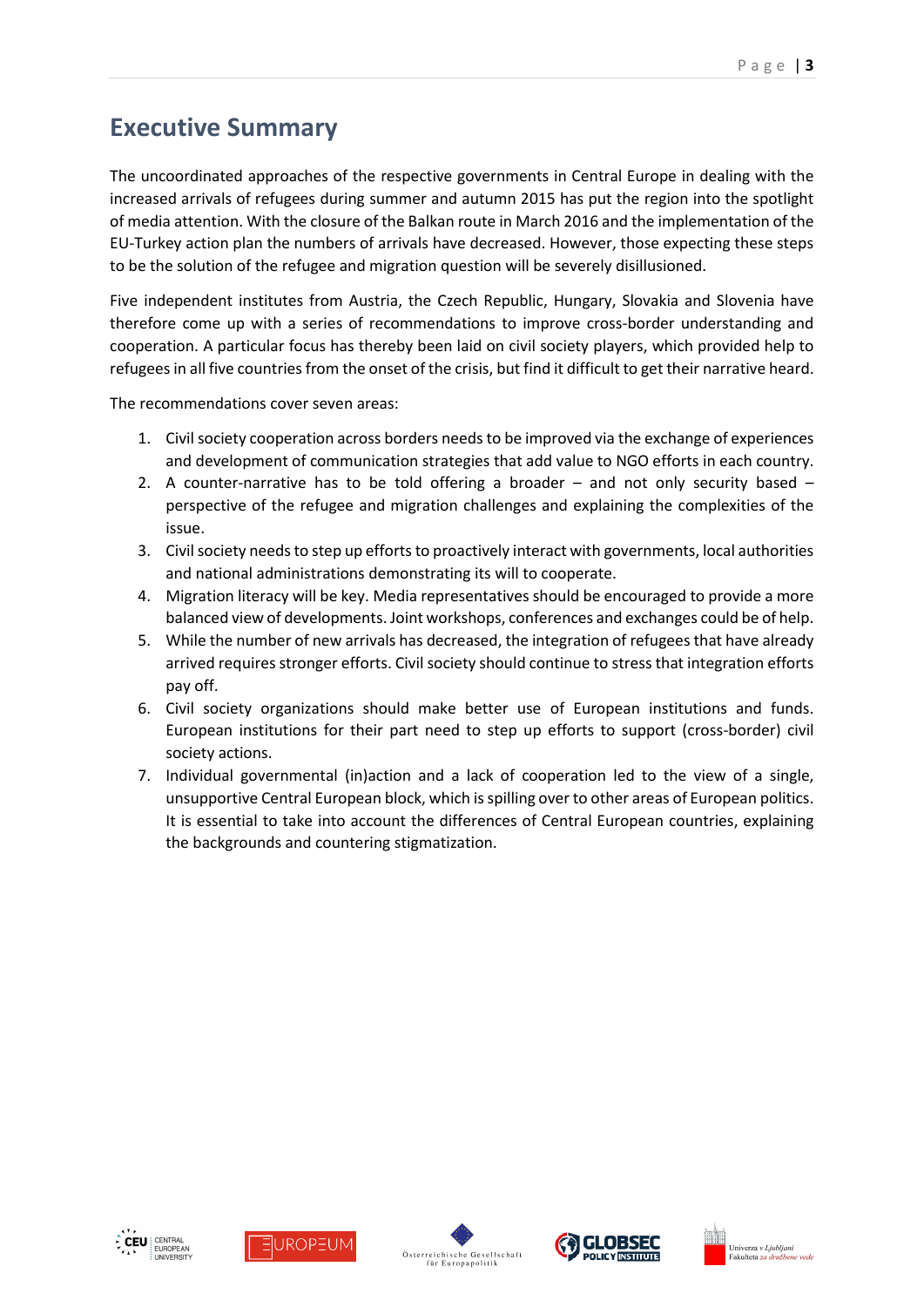## <span id="page-3-0"></span>**Project Background**

Austria, the Czech Republic, Hungary, Slovakia and Slovenia are five countries in Central Europe, whose total size covers about half the area of France. Their capitals are in many cases located closer to each other than other major cities within their own respective countries. Their citizens do not only share parts of their history, but also many aspects of their culture and traditions. Also in economic terms, the five countries are strongly interconnected.

It comes, thus, as no surprise that these five countries are often confronted with similar regional challenges. Still, solutions are in most cases drafted on the national level only and proximity does not prevent misunderstandings. This became particularly obvious in the late summer of 2015, at the peak of the refugee and migration policy crisis. Some countries started to fence themselves off, while others decided to suspend the Dublin agreement or open borders. This finally led to the impression of a new split in Europe. The momentum was used for a revival of political Cold War rhetoric.

While all five countries definitely have their particularities, it has been obvious from the very first moment that things are not as black and white as media and politics liked to draw them, but reflect many different shades of grey. In all five countries there is a civil society that has provided help to refugees and has been aiming at a European solution that respects human rights, while at the same time being well aware of the fact that order and control has to be maintained. Still these players act in different political surroundings and often in an uncoordinated manner having poor access to media, public attention and financial resources. Knowledge about and contacts with like-minded NGOs in the neighbouring countries are still limited.

Therefore, five independent institutes from Austria, the Czech Republic, Hungary, Slovakia and Slovenia have decided to join forces to jointly tackle these challenges. Five national workshops have been held in each of the countries, bringing together representatives from various parts of civil society to share their national experiences and provide recommendations for potential joint actions regarding the refugee question. These findings have then been collected in national reports and jointly discussed in workshops among the five project partners.

This report presents a summary of the main findings of the workshops as well as brief overviews on the various country backgrounds. Parts of the recommendations are already being implemented or at least initiated by the project partners. This is in particular the case with regards to the recommendations related to cross-border cooperation, media support, the creation of a counternarrative and the cultivation of the image of Central European countries. Furthermore, public events are currently being organized in all five countries to spread the message and the recommendations, and to show the public that the depiction of the "good" and "bad" ones in (Central) Europe is not as black and white as often perceived.

The project partners intend to step up their cooperation also in other fields of European integration beyond the refugee and migration question. It is evident that common challenges in the region can only be solved through cross-border collaboration on all levels.









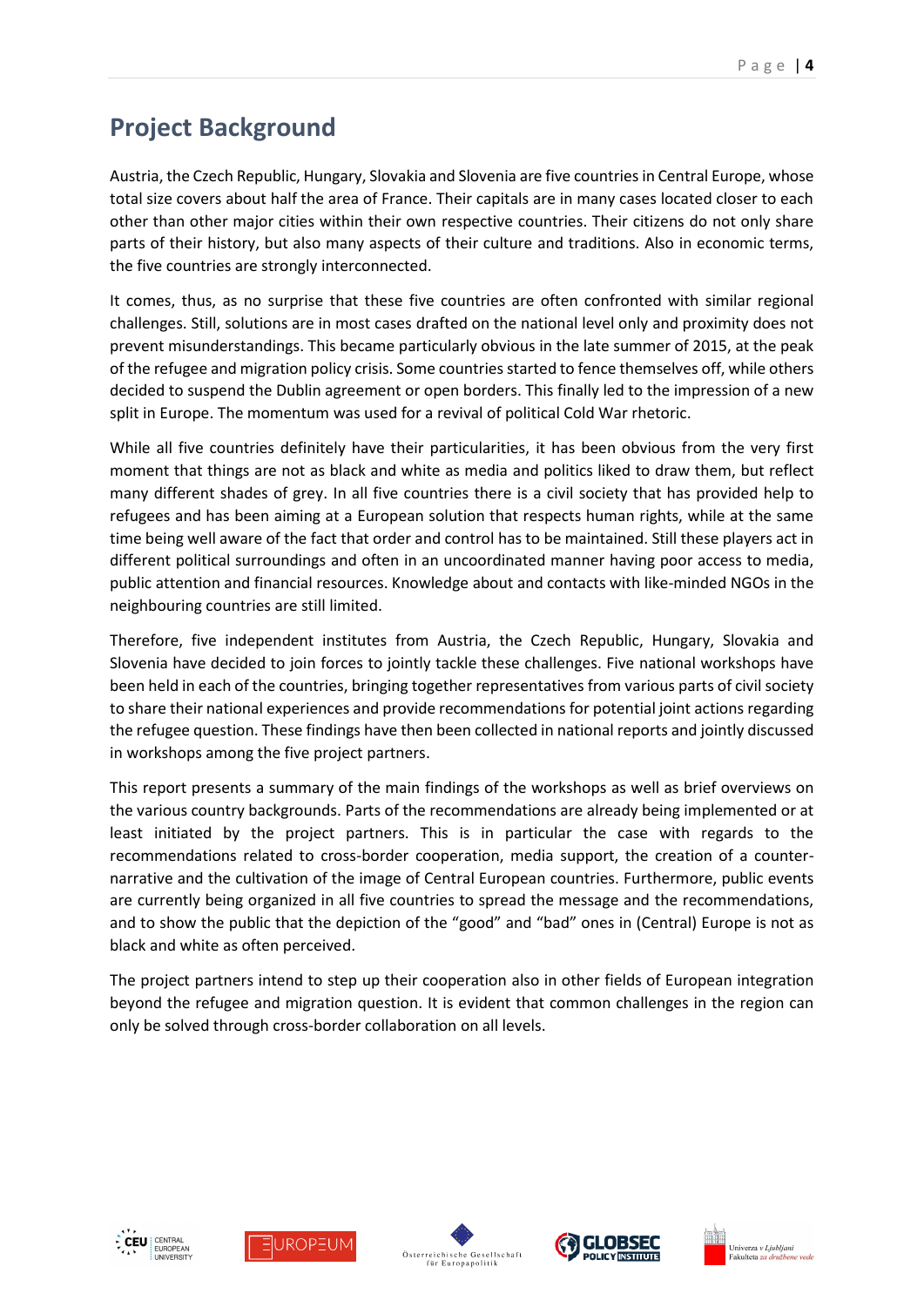## <span id="page-4-0"></span>**Recommendations**

In the course of the various national and joint workshops, a broad range of recommendations for civil society action has evolved. Those can broadly be summarized under the following seven key points:

## <span id="page-4-1"></span>**1) Cooperating across borders**

Differences in the domestic political context in Central European countries call for different responses to specific needs. But there is also common ground and space for cross-border cooperation of NGOs. More can be done to facilitate a better understanding, deepen the exchange of experiences and develop communication strategies that would add value to the efforts of NGOs in each country. The focus should be placed hereby on those groups that are already contributing or show willingness to cooperate across borders. Grassroots movements should also be supported.

In detail:

- Mapping the networks and actors of NGOs, charity organizations, grassroots as well as individual and church related initiatives for future cooperation and coordination. At a second stage, these networks should be brought together under an umbrella, whereby a transnational "steering group" could provide overarching directions to reach key nodes of influence.
- Regular exchange of information regarding political, legal and societal developments between the Central European countries. With timely information NGOs could be better prepared for future developments.
- Exchange of best and worst practices and transfer of already tested solutions to assist the NGOs response to urgent challenges and develop better longer-term strategies. Cross-border toolboxes / manuals for an exchange of information for the civil society but also for mayors and district authorities could thereby be helpful.
- The organization of cross-border citizens' dialogues and events together with "integration ambassadors" and other key stakeholders can further strengthen the cross-border dimension.

## <span id="page-4-2"></span>**2) Creating a counter narrative**

Civil society so far has mainly been reactive. Its agenda has often been determined by political events. A negative populist agenda tending to capitalize on the public fear of "unknown refugees/migrants" has complicated the situation. The migration challenge has mainly been communicated under a security aspect. Very little has been done to systematically and actively address the refugee question and explain the complexity of the issues to the general public.

Civil society therefore needs to create a broad public counter discourse and narrative by providing wider perspectives, be they historical or derived from neighbouring countries.

In detail:

- As NGO's and even international organizations are often pigeonholed as biased, "public champions" (such as journalists, artists and viable, strong politicians) could be addressed and equipped with data, numbers and views to effectively confront populism.
- Communication with the public should rely on a combination of arguments regarding human rights complemented with economic facts.
- Migration and security threats have to be unlinked, especially by making clear that security is not only compatible with European values, but that it is a European value.









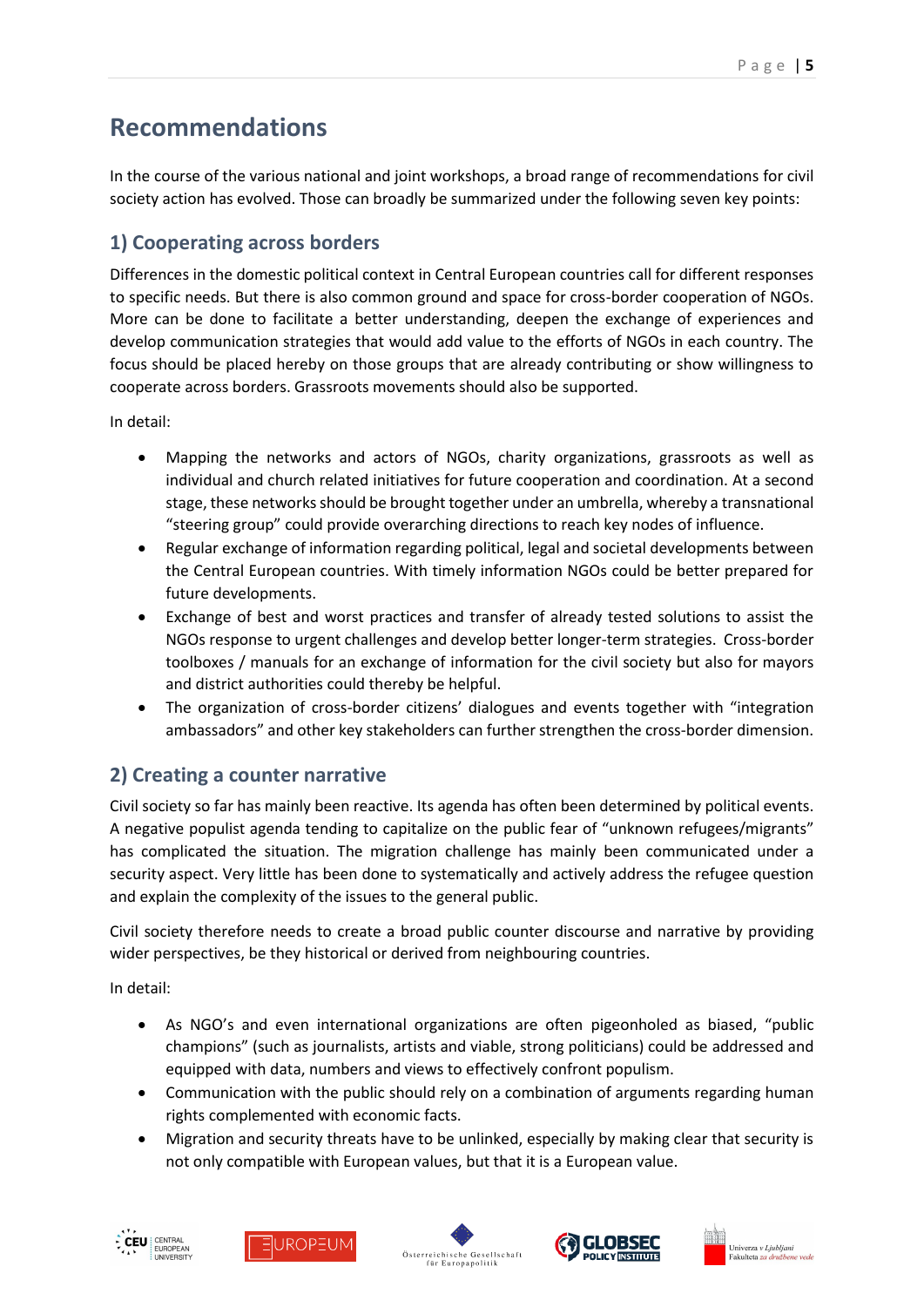- Integration success stories have to be highlighted, treating migrants and refugees on an individual basis, not as a collective entity.
- NGOs should jointly counter the radicalization of political language and the detrimental effect terminology may have. This should include the identification and sanctioning of hate speech.

## <span id="page-5-0"></span>**3) Interacting with governments, local authorities and national administrations**

There is a need to recognize the important role independent civil society organisations play for the functioning of liberal democracies. Civil society should therefore step up efforts to proactively interact with governments, local authorities and national administrations demonstrating its will to cooperate.

In detail:

- A separate strategy of communication with governments should be developed with the objective that governments and civil society treat each other as valuable partners. Civil society should clearly define their role and explain the benefits for the respective government. Special attention needs to be placed to "windows of opportunity" in times of calm political discourse (e.g. post-elections / in the case of Slovakia during the Slovak EU presidency).
- Government authorities should use civil society organisations as a bridge to the general public, e.g. involving them into various expert groups, funding civic programmes, engaging in publicprivate partnerships, outsourcing individual activities.
- A "bottom-up" approach should be considered specifically targeting local government and businesses. This could potentially help facilitate a more effective paradigm change than a "topdown" approach.
- The role of the church should be emphasized human dignity being a universal value.

### <span id="page-5-1"></span>**4) Supporting the media**

Few mainstream media provide a nuanced view of the refugee question. Many shape and exacerbate a disproportionate fear of refugees. Currently risk analysis dominates the media, while opportunity analyses are disregarded.

Civil society needs to proactively engage in the public debate to create a more balanced view.

In detail:

- Solution-oriented journalism regarding e.g. integration-initiatives needs to be supported.
- Civil society should help to contribute to higher journalistic scrutiny by intensifying contacts with media, providing experts and media training for media representatives and connecting journalists from the various countries.
- Civil society should counter the ongoing public distrust towards quality media via social media, joint commentaries, statements and op-eds in selected media.

## <span id="page-5-2"></span>**5) Fostering integration**

The successful integration of refugees and migrants into European societies is a major challenge. Due to the current narrative, fears and security issues dominate the public discourse. Civil society should engage in developing communication strategies to stress that integration efforts will pay off already in the short term and provide practical help on the ground.









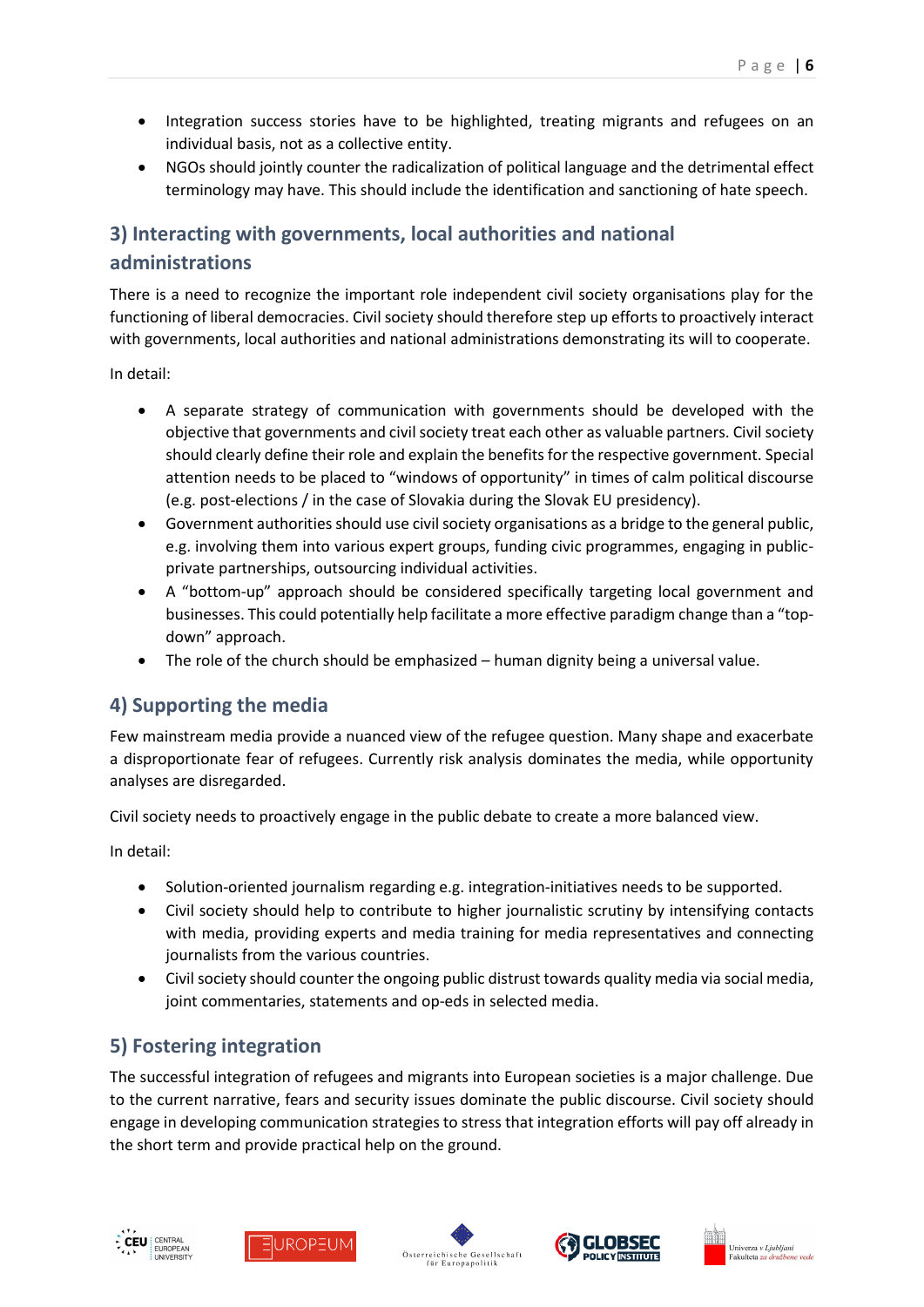In detail:

- Civil society should intensify communication with local communities where refugees are to be hosted - including media, young people, contact points for refugees, social workers, broader local public. Stakeholders from communities with experience in integrating refugees should be supported in sharing their practical knowledge. Also politicians need to be encouraged to directly exchange views with people that feel affected by the influx of refugees.
- Language courses have to be offered already before asylum is granted. Qualification checks are to be done from the earliest possible moment in order to allow for a rapid integration.
- In particular in countries that experience labour shortage and low unemployment (like e.g. the Czech Republic) it should be considered if and how refugees / migrants could fill this gap.
- Considering the current political trends and the growing harshness, it will be even more important to emphasize the reasons and motives why people flee from their homelands.
- It also needs to be made clear that successful integration has to be a two-way process (rights and obligations).

## <span id="page-6-0"></span>**6) Making use of European Institutions and Funds**

The refugee/migration question is a cross-border European challenge and can only be confronted together. Civil society organisations should therefore look for support on the European level.

In detail:

- Representatives of the civil society should get the chance to present their actions on the European stage (e.g. in the European Parliament).
- The European Commission should use its programmes and resources to finance cross-border cooperation and to cover national costs related to expenses for refugees as effectively as possible in order to incentivize active countries and regions.
- The engagement of the European Parliament and MEPs could be enhanced (e.g. at the GLOBSEC "Visegrad MEP Caucus").
- Especially NGOs, which are usually depending on external financial sources, should be encouraged and informed by policy makers at the regional and EU level.

## <span id="page-6-1"></span>**7) Cultivating the image of Central European countries**

Last years' developments have shown different approaches regarding the reception of refugees and migrants in different EU countries. Civil society should make efforts to foster solidarity, mutual understanding and explain the different views. NGOs should work together to counter stigmatisation of Central European societies being the ones reluctant to demonstrate any solidarity or respect of human rights of those in need. Due to individual government (in)action this view is spilling over to other areas of European politics and might adversely impact other interests of Central European countries.

In detail:

- The lack of self-reflection that a country's own hostility also negatively impacts the desire of refugees to settle in the country, needs to be addressed.
- On the EU-level, pursuing a policy of incentives instead of one that is threatening with sanctions could be advantageous. It needs to be shown that refugees are not a burden and risk, but that their admission, apart from assuming obligation and duties under international









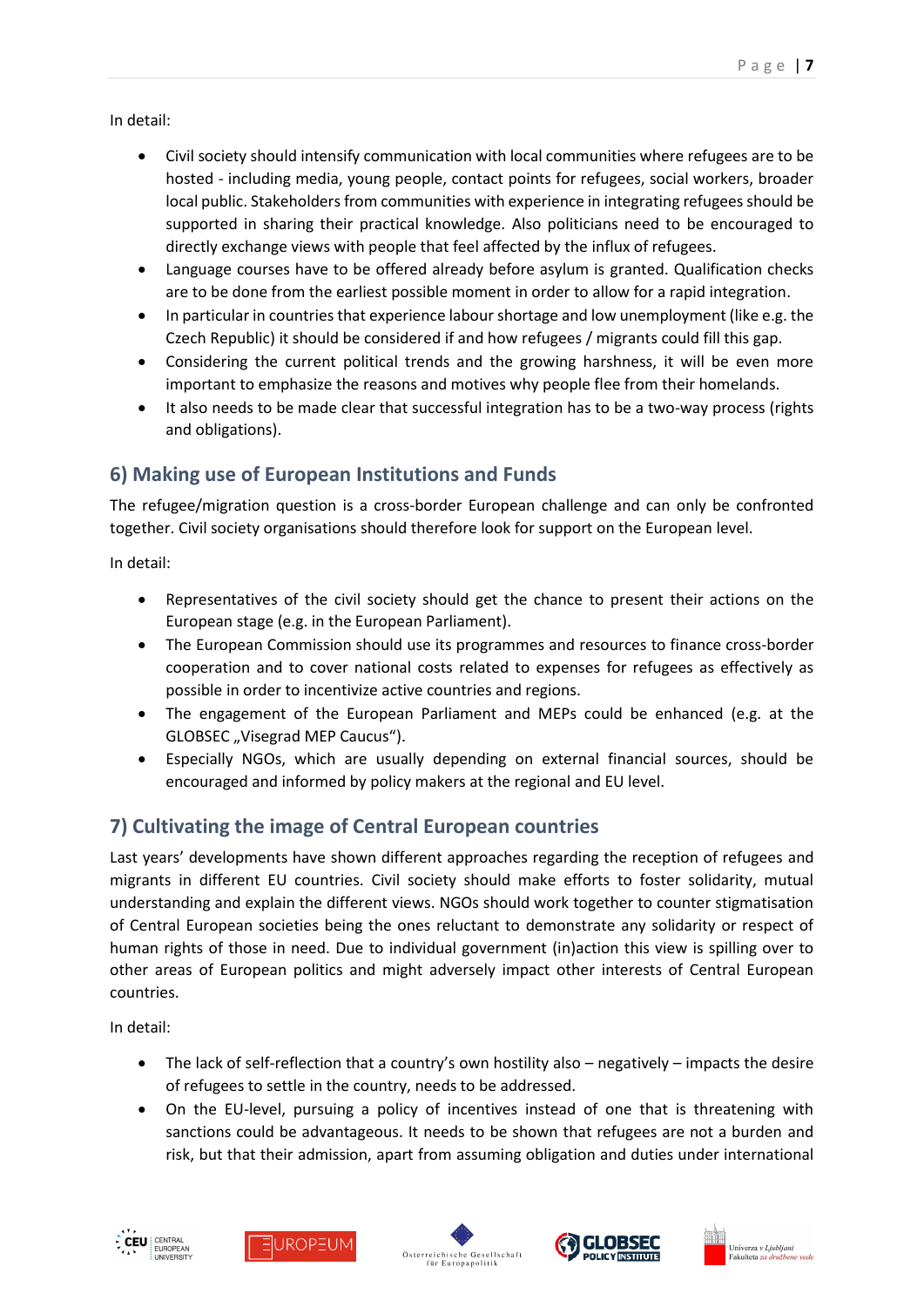law, can also provide added value to our societies. The European level should explicitly support this by providing e.g. scholarships, funding of formation costs.

- European consent would have a positive influence to implement and adhere to decisions. Putting pressure on individual countries proves to be counter-productive. Alternative approaches such as voluntary schemes and positive examples (e.g. in terms of taking larger than minimum shares) should be considered.
- To antagonize the mindset "we are the good ones, you are the bad ones", it also needs to be communicated what NGOs and the civil society are already doing on the ground to proactively deal with the refugee and migration question. The story of EU integration should be reframed both in "old" as well as "new" EU-countries to foster mutual understanding and recreate a common perspective.









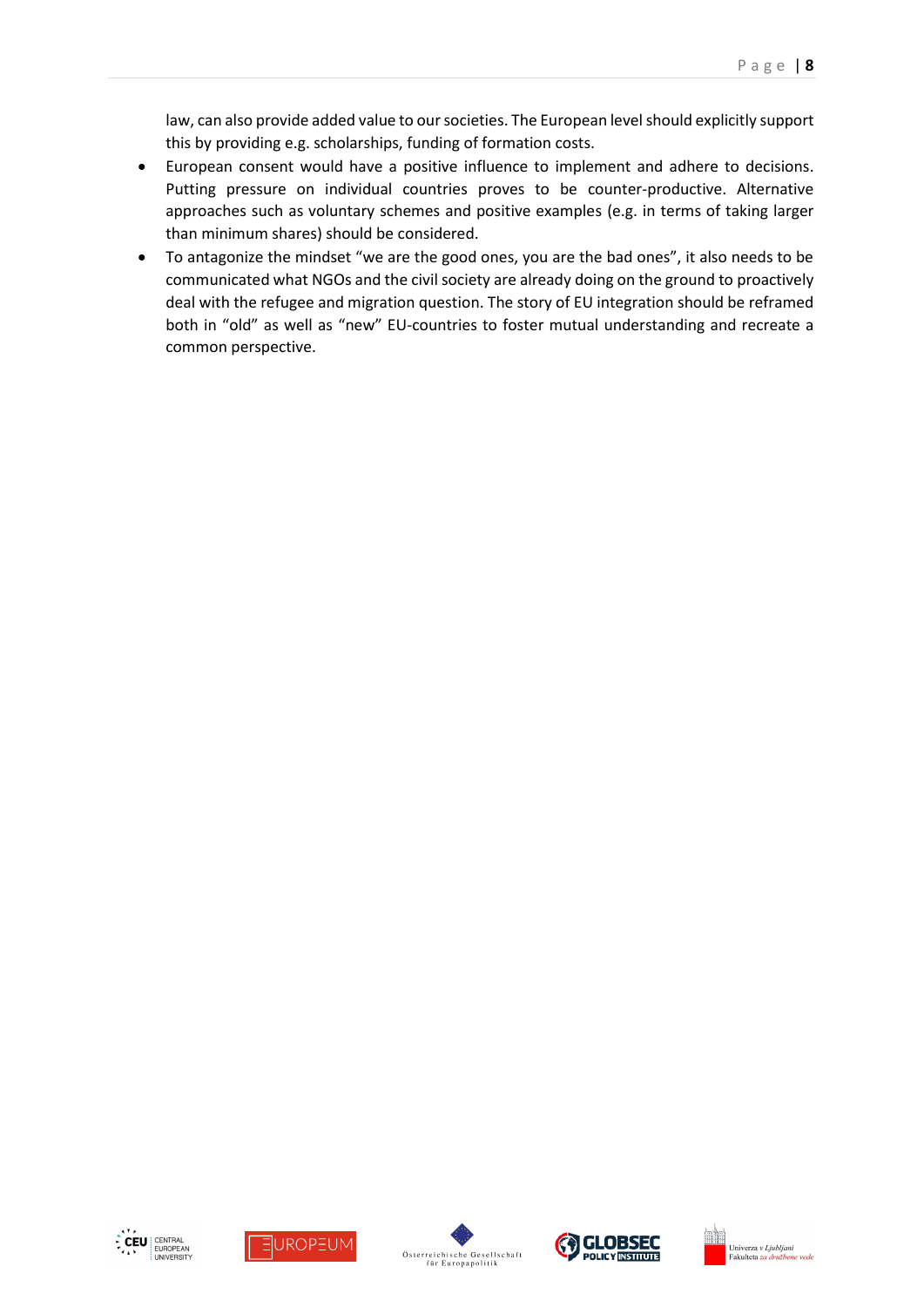## <span id="page-8-0"></span>**Country Background**

## <span id="page-8-1"></span>**Austria**

#### *(Results based on the country workshop of 17 March 2016)*

Public opinion in Austria concerning the influx of refugees is strongly divided. Still, a high number of individuals as well as civil society organisations are helping refugees – often voluntarily. After an "initial euphoric phase" public opinion shifted. The reasons are manifold. The events in Cologne are often considered as the main turning point. However, a backlash to the so-called "Willkommenskultur" had already emerged before that. Initially, it could not find ground to hold on to. Following the Cologne incidents public perception changed and mistrust towards politicians and the media, suspected of not communicating the whole truth, peaked. Uncertainty was fuelled by TV reports showing the helplessness of public institutions at the national borders and the lack of strategies regarding the overall refugee-challenge. Contradictory and often populistic and alarmistic statements by politicians, selective reporting of criminal acts by refugees and asylum seekers in the yellow press, as well as the growing criticism regarding the refugee strategy of the German chancellor and concerns about the effectiveness of a pan-European strategy also boosted mistrust. Moreover, the permanent focus on refugees in the media led to the impression that politicians stopped paying attention to their "own" citizens' problems. Increasing anti-globalization tendencies and scepticism towards "foreigners" in general as well as a weak economic outlook complemented the list.

As a consequence, many people felt justified in rejecting further admission of refugees, questioned the lack of solidarity of other EU partners and stressed that it was right to be worried. Still, 90.000 refugees have applied for asylum in Austria in 2015. Up to 37.500 might follow in 2016. In comparison to other EU countries and per capita quite a high number of people. A successful integration of these people is crucial to make coexistence work.

Other parts of the Austrian society do not fully agree with the more restrictive policy line of the government. Admitting though that order and control of handling the flow of refugees is essential, these groups believe that a stronger European as well as national commitment must be possible. Furthermore, many, who provided help to the refugees at train stations, in refugee camps, at borders and other locations, continue committing themselves.

However, this part of society as well as their views have also continuously been pushed to the margins of the discussion and media coverage – deriding them as "do-gooders".

Politics and media have played a central role in this development. From the onset, the government was not in favour of the "Willkommenskultur". Without the pressure from parts of the civil society, the discussion regarding the admission of refugees would have been different from the very beginning. However, in the end civil society could only press the pause-button for a short moment until a countermovement set in. The ruling parties adopted populists' notions not taking into account that in the end citizens tend to elect those who came up with these ideas in the first place. The government transmitted a message of overburdening to the public. Thus, not only the normative power of facts determined their action but also psychological limits were drawn – transforming a common challenge into a massive threat, while still dealing with the same issue. Moreover, experts from various NGOs and the scientific field were/are increasingly ignored.

In the meantime, further elements such as the discussion on access to social benefits put the refugee question under additional financial pressure. The momentum developed and negatively influenced public opinion. In particular, the discussion about the needs-based minimum benefit system and further social benefits has led to a situation, in which a socioeconomically disadvantaged part of the









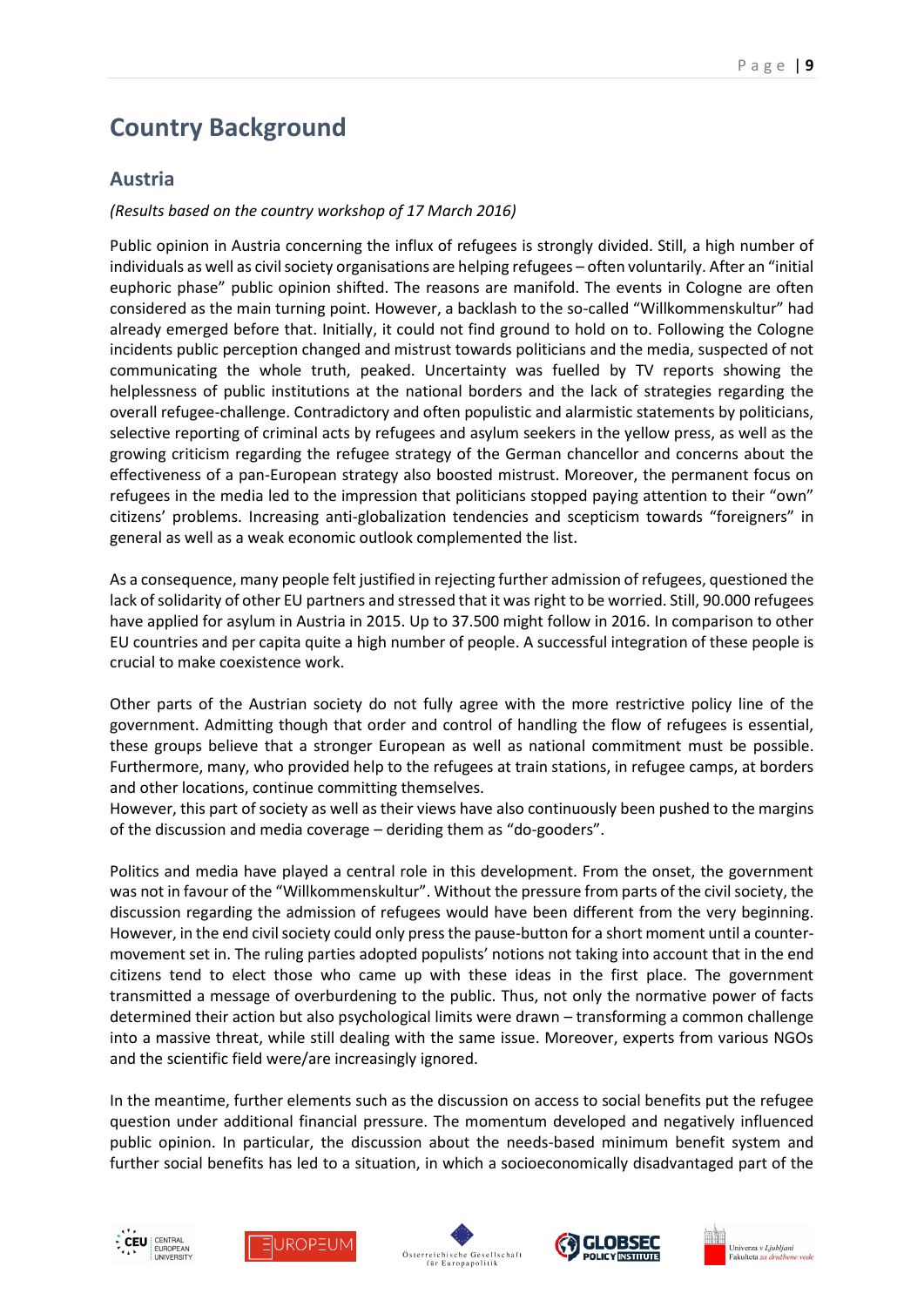population is used as "political puppet". Thus, issues of distribution and problems of inequality – in the global but also national context – are pushed into the background. Due to labour market pressure, mixing up EU migrants and refugees has also developed a strong momentum.

The current official position of Austria is transmitted as a close to zero admission rate for arriving refugees in order to send out the most restrictive signals possible. However, Austria currently is doing much more than it actually wants others to believe. There is a clear mismatch between political rhetoric and actual political decisions, which negatively influenced the international image of the country.

Austrian public opinion towards attitudes, government positions and political actions in the neighbouring countries is rather undifferentiated. Actions by civil society supporting refugees are scarcely noticed. The same accounts for cross-border actions. A recent survey by the Austrian Society for European Politics shows that the majority of the Austrian population has little understanding for the "refusing attitude of some neighbouring countries regarding the admission of asylum seekers". 36 per cent agreed to the restrictive position of the neighbouring countries, whereas 60 per cent did not support this practice (4 per cent "don't know/not specified").<sup>1</sup> The lack of solidarity is spilling over to other European issues.

At the same time, it is perceived that neighbouring countries – among others – have not been sufficiently consulted ex ante. At the beginning of the crisis a clear differentiation between economic migrants and refugees covered by the Geneva Convention would have been important. Furthermore, it is widely believed that most refugees would want to move to Germany, Sweden or Austria and could therefore only be forced by means of "confinement" to stay in other countries. In this context, the diverging social benefit systems in the various European countries – not only in total numbers, but also with relation to living costs – are further aggravating the problem. Pressure on the labour market is increasing.

From a pan-European view the adoption of more restrictive measures by the Austrian government has led to the impression that the Visegrad-4 countries, plus Austria, Slovenia and other countries in South East Europe form a "dark block" of Europe. The lack of differentiation regarding different approaches to the same challenge leads to further misperception. It also bears the risk of entering a competition of toughness, which can easily escalate.

<sup>1</sup> [Tel SWS 240, March 2016, N=519 respondents throughout Austria]



**.** 







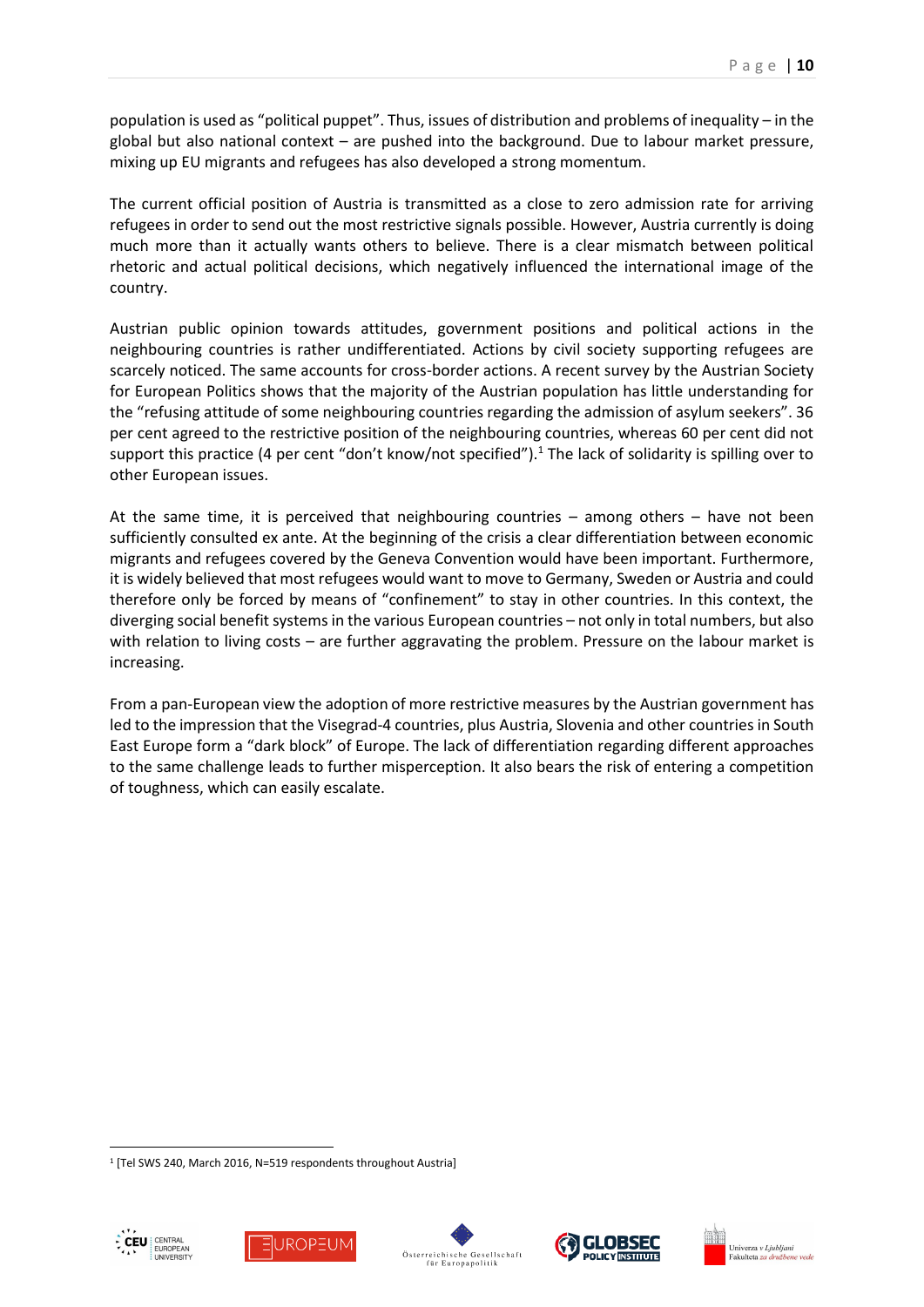### <span id="page-10-0"></span>**Czech Republic**

#### *(Results mainly based on the country workshop of 12 May 2016)*

#### **The Czech Republic and the Refugee Crisis**

Much as it has been the case in the rest of Europe, the refugee crisis and the questions of how to cope with it has polarized Czech society into two distinct camps, one based in the capital and, to a lesser extent, larger cities, and the rest of the country, with the latter being the larger and more predominant. The discourse towards refugees and the refugee crisis in the Czech Republic is predominantly antiimmigrant, although windows of opportunities to mold this discourse remain strong, in part due to a growing economy with an acute demand for labor and the lowest unemployment rate in Europe, in part because the Czech Republic has little to no experience with refugees, being a transit country. However, several obstacles remain; a schizophrenic political struggle between the moderate Prime Minister Sobotka and the rabidly populist triumvirate of President Zeman, Deputy Prime Minister and Minister of Finance Babis, and Minister of the Interior Milan Chovanec, all anti-immigrant. Media outlets ordering their staff to report critically of refugees.<sup>2</sup> Lastly, an incident of 89 repatriated Iraqi Christian refugees arriving in the Czech Republic, of which 25 subsequently fled to Germany to apply for German asylum after withdrawing their asylum applications in the Czech Republic, have further compounded the prevailing view in Czech society that refugees are economic migrants first and fleeing war second, which has exacerbated the strong anti-immigration bias.

#### **Fear & Loathing towards the Non-Existent**

As mentioned above, the Czech Republic has little to no experience with refugees. The Czech government has agreed to take in 400 refugees in 2015, 700 refugees in 2016 and an additional 400 in 2017, measly numbers compared to those of most of the rest of Europe. The actual numbers of refugees being granted protection in the Czech Republic are also remarkably lower than most of Europe; out of 1335, a mere 460 – 34 % - were recognized as having right to asylum, of which only 55 were granted refugee status, 15 were granted it for humanitarian reasons. The remaining 390 were granted subsidiary protection<sup>3</sup>, an outrageously high number compared to most of Western Europe. Additionally, the Czech Republic has 0 % positive final decisions on appeal rate.<sup>4</sup>

In short, there are very, very few refugees in the country, with no prospects of a noticeable increase in numbers within the foreseeable future. Of those refugees arriving in the country, the most dominant group are Ukrainians<sup>5</sup>, who blend in much more easily than refugees from the MENA countries. Thus, it is important to note that the Czech resistance to migration primarily revolves around Muslim immigrants rather than any type of immigrants, although resistance to migration in general has increased as a corollary to the former. To illustrate this deteriorating public attitude towards refugees, compare the numbers from July 2015 to March 2016:

In July 2015, 72% of the population were against taking refugees from North Africa, 71% were against taking refugees from Syria, 44% against Ukrainian refugees. However, 24% would take some refugees from North Africa, 26% would take some Syrians, and 53% would take some Ukrainians.<sup>6</sup>

Come March 2016, the numbers look drastically different: 61% are against taking refugees altogether, 32% would take refugees only for a limited time, and a mere 3% would allow them to settle. Only 17% would take any MENA refugees at all, while 79% would do so under no circumstances. Only 37% would take Ukrainians, while 55% would not.<sup>7</sup> While resistance to migration has overall increased, it is particularly the MENA refugees suffering the brunt of the bias.

**.** 

<sup>7</sup> [http://cvvm.soc.cas.cz/media/com\\_form2content/documents/c1/a7549/f3/pm160422a.pdf](http://cvvm.soc.cas.cz/media/com_form2content/documents/c1/a7549/f3/pm160422a.pdf)











<sup>2</sup> <http://www.imediaethics.org/czech-tv-news-told-staff-negatively-cover-refugees-leaked-audio-anonymous-sources-tell-czech-news-site/>

<sup>3</sup> <http://ec.europa.eu/eurostat/documents/2995521/7233417/3-20042016-AP-EN.pdf/34c4f5af-eb93-4ecd-984c-577a5271c8c5> 4 Ibid.

<sup>5</sup> Ibid.

<sup>6</sup> <http://domaci.ihned.cz/c1-64371570-uprchliky-ze-syrie-a-severni-afriky-v-cesku-nechce-70-procent-lidi-ukazuje-pruzkum>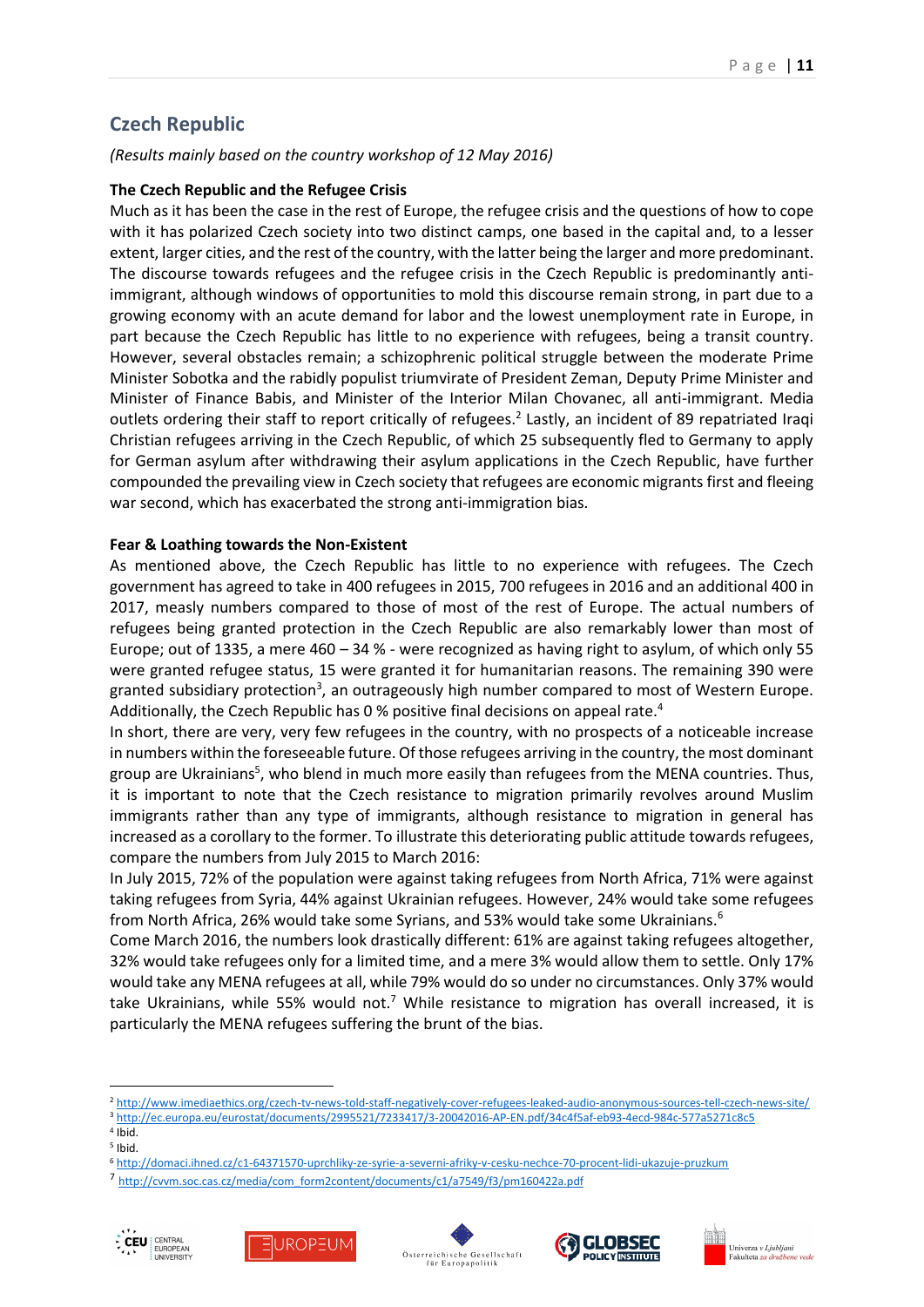#### **Root Causes of Czech Resistance to Migration**

There are several root causes amalgamating into a highly toxic bias towards refugees. The increased frequency – real or perceived – in terrorist activity on European soil plays a major part, as do incidents such as the Cologne affair, because it compounds the prevailing discourse within the country that Muslims fundamentally do not belong to Europe. This discourse has gained traction and attained mainstream status primarily through the efforts of the aforementioned triumvirate of anti-immigrant politicians, Zeman, Babis, and Chovanec. The popularity of all three have risen, in Zeman's case dramatically in large part due to outrageously stating that Muslims are a veritable invading force and cannot be integrated into Europe<sup>8</sup>, since they started promulgating anti-immigrant sentiments, while Prime Minister Sobotka's has fallen as a result of his more moderate stance.<sup>9</sup>

Additionally, the aforementioned media bias extends beyond just Prima TV station, which was recently incriminated in a scandal. The anti-immigrant voices receive far more air-time than the pro-migrant ones<sup>10</sup>, which shapes public opinion immensely as a survey has shown that 75% of the Czech population follows the refugee crisis actively.<sup>11</sup> The prevalence of risk analysis as opposed to opportunity analysis, the latter of which only a few civil society actors are responsible for, is thus allencompassing.

Lastly, the V4-dimension cannot be ignored. Although the Czech Republic itself has close to no experience with refugees, making its resistance to it even more puzzling, the situation in Hungary real or perceived – has to some extent been appropriated by the Czech populist politicians. The V4 countries increasingly cooperate on political issues and speak as a bloc. In this context, Hungary has been extremely successful in dominating the bloc's agenda and pitting the V4 against the EU on a wide range of issues, such as the quota system. The quota system's apparent failure has further vindicated the bloc's perception that it, not the EU, has the proper approach to the refugee crisis, which largely puts human rights second to concerns such as national sovereignty and European isolationism – something that resonates well with the Czech public, who for the first time feels truly relevant in a European context.

#### **Conclusion**

The Czech Republic fears the known unknown. Known in the sense that terrible headlines increasingly dominate the Czech media and paints a picture of dire consequences of Muslim migration, unknown in the sense that it has little actual experience with refugees of any sorts, but especially Muslim. The populist Czech politicians tap into this fear and exacerbate it, promulgating a view that the very fabric of not only Czech but indeed European civilization is threatened, more so than by a resurgent Russia.<sup>12</sup> Ever the country of paradoxes, the Czech Republic is in acute need of labor, having a healthy, growing economy but a shortage of workers, which refugees, with proper integration efforts, could help fill. However, the absence of an effective integration program, as well as a lack of political will to integrate refugees due to public resistance towards migration, makes for an inhospitable refugee and integration environment.

<sup>12</sup> [http://zpravy.idnes.cz/babis-uprchlici-jsou-nejvetsi-ohrozeni-evropy-vetsi-nez-konflikt-s-ruskem-1u9-](http://zpravy.idnes.cz/babis-uprchlici-jsou-nejvetsi-ohrozeni-evropy-vetsi-nez-konflikt-s-ruskem-1u9-/domaci.aspx?c=A150701_152946_domaci_kop) [/domaci.aspx?c=A150701\\_152946\\_domaci\\_kop](http://zpravy.idnes.cz/babis-uprchlici-jsou-nejvetsi-ohrozeni-evropy-vetsi-nez-konflikt-s-ruskem-1u9-/domaci.aspx?c=A150701_152946_domaci_kop)



1









<sup>8</sup> <https://www.theguardian.com/world/2016/jan/18/integrating-muslims-into-europe-is-impossible-says-czech-president>

<sup>9</sup> <http://zpravy.aktualne.cz/domaci/prezident-zeman-je-mezi-lidmi-stale-popularnejsi-predbehl-i/r~80344c84cb5911e58a2b0025900fea04/> <sup>10</sup> <http://manipulatori.cz/analyza-medialniho-pokryti-uprchlicke-krize/>

<sup>11</sup> [http://cvvm.soc.cas.cz/media/com\\_form2content/documents/c1/a7549/f3/pm160422a.pdf](http://cvvm.soc.cas.cz/media/com_form2content/documents/c1/a7549/f3/pm160422a.pdf)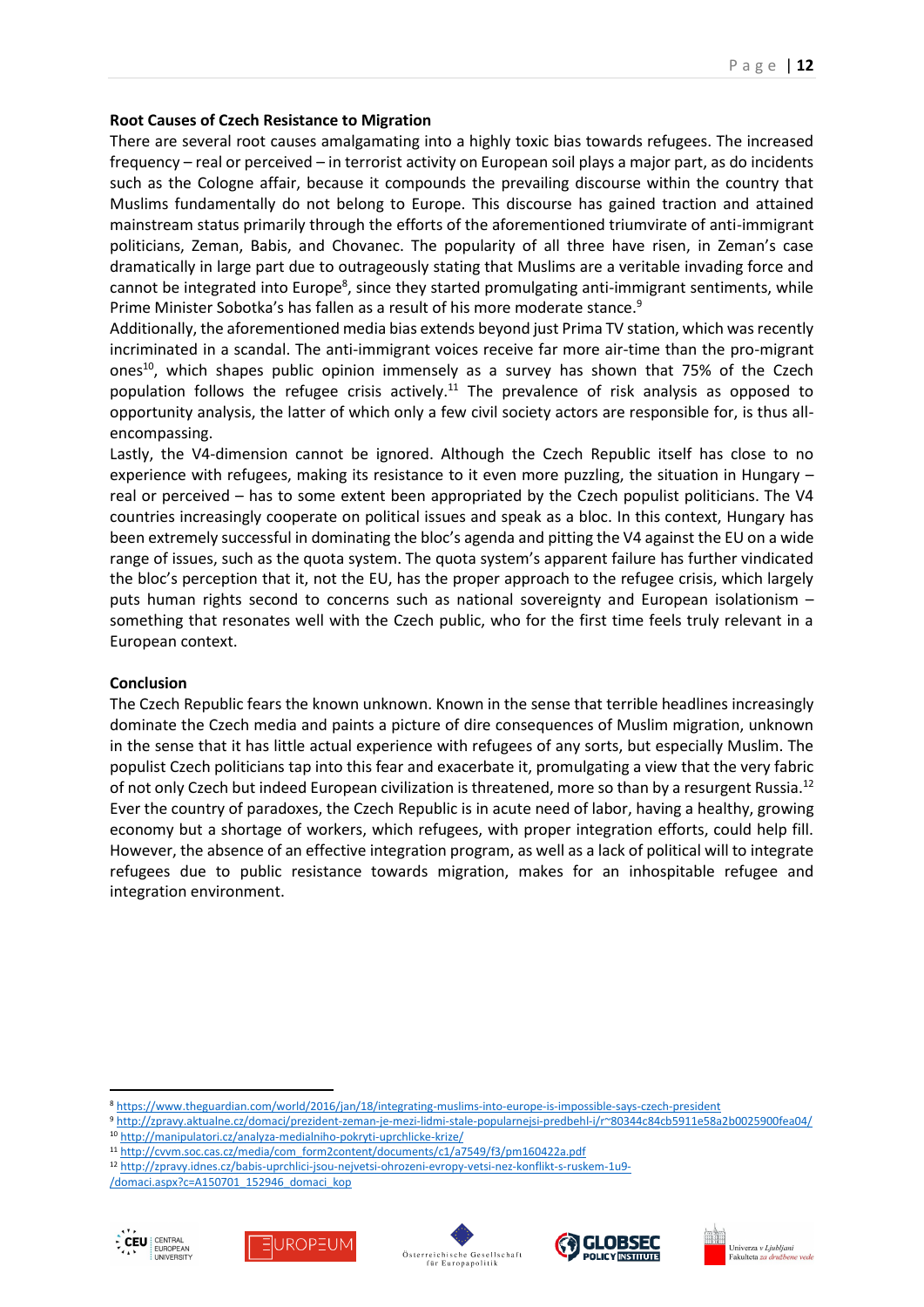#### <span id="page-12-0"></span>**Hungary**

#### *(Results based on the country workshops of 09 May 2016 and 30 May 2016)*

From very early on during the 2015 refugee crisis, Hungary – the first entry point for the Balkans migration route into the EU – has received increased media attention internationally, and was often accused of misconduct with regards of the treatment of migrants. Prime Minister Viktor Orban first mentioned his plans of regulating migration into Hungary after the Charlie Hebdo attacks in January 2015, following which the government launched a coordinated media campaign that demonized migrants as a threat to national security. The Hungarian government's strong anti-immigration rhetoric and policies that followed – most importantly the construction of a border fence along the Southern border, the criminalization of irregular migration, and a proposed constitutional amendment that is supposed to give the government far-reaching emergency powers – have surprised many European onlookers. This campaign is still going on, and is now targeting the EU's supposed quota system for the relocation of refugees, which the government seeks to conflate with terrorism. With the new exclusivity of a security frame vis-à-vis migration, Hungary now represents a "pure case" within the European Union for securitized migration, i.e. the framing of migration as a security threat.

#### **Domestic Politics and Migration**

What makes the Hungarian political discourse on migration special is not its language used to depict migrants and refugees, as this language borrows heavily from pre-existing Western European discourses, which have long been depicting migration as a many-faced threat along three main axes: a threat to our economy (job loss and welfare tourism), a threat to our lives (terrorism), and a threat to our culture/identity (Islam). These three axes for the message that was conveyed by the Hungarian campaign's initial billboards, were distributed country-wide. Instead, we maintain that the specificities of the Hungarian case have more to do with underlying socio-political conditions, most notably preexisting xenophobia in Hungary, the institutional context, and the politics of the FIDESZ government, which frequently relies on a master frame of "true Hungarians" (i.e. supporters of the government) under threat.

Our investigation suggests that the campaign was originally launched – long before the refugee crisis hit the country – to introduce yet another politically constructed crisis in order to draw attention away from a series of scandals and mismanaged policies that lead to an all-time low in government support by the end of 2014. This loss in support necessitated new action to mobilize the core electorate and draw back voters lost to FIDESZ' extreme right opposition, Jobbik by coopting the party's rhetoric (including anti-immigration) and symbolic goals. Since migration during the first few months of 2015 was limited when compared to current numbers, and not directed at Hungary as a destination, migrants represented an "easy tool" for political manipulation. The preexisting institutional structures could then be used to take over public discourse with the government's frame and crowd out alternative views, eventually forcing pro-migrant groups in civil society (see later in this analysis) to adopt novel approaches.

Relying on FIDESZ's hold on the media, independent institutions like the constitutional court, its lack of opposition, and the population's general xenophobia; the government elite constructed a media campaign against migrants/refugees that keeps communicating an atmosphere of danger and fear through public speeches, press releases, biased media reporting, "national consultations" (pseudoreferenda), and the aforementioned billboard campaign. In addition, the government relies on politically reliable experts and talking heads, and symbolic non-discursive tools like the border fence – which underlines the image of a country under threat – and the transit zones – which force refugees into populated areas without state assistance, thereby fueling tensions with locals. This campaign is now in its next phase, with a billboard campaign urging Hungarians to vote against the EU's quota system at a referendum that raises issues of constitutionality. Even if the referendum does not take









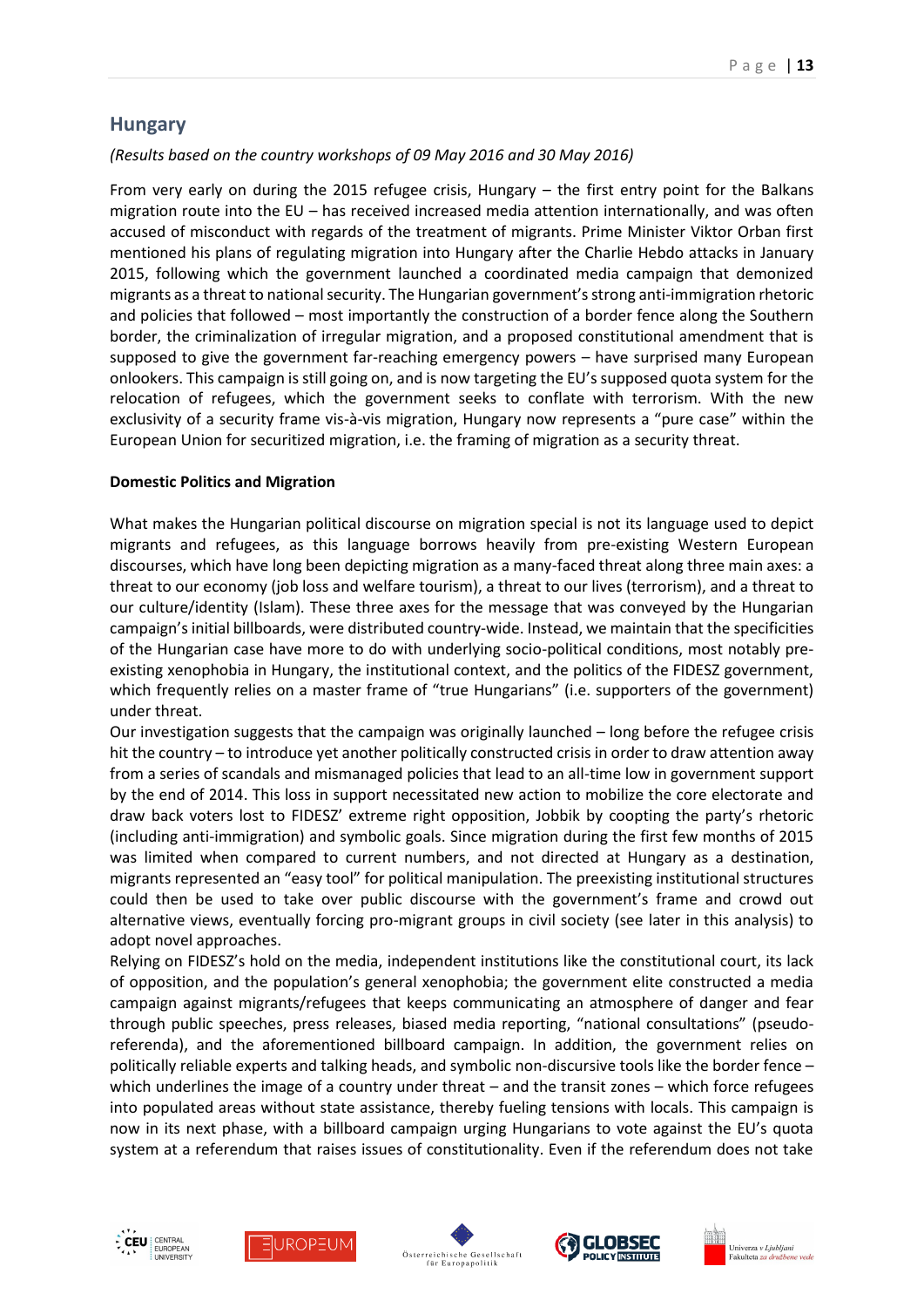place, it will still be an effective tool for maintaining a sense of urgency and threat until the foreseeable future.

#### **Hungarian Civil Society and Migration**

FIDESZ's hold over Hungarian politics effectively negates the power of traditional actors that can resist an anti-migration rhetorics and policies: the judiciary, the parliamentary opposition, and the media. Since most of the media is either government controlled or engages in self-censorship; the political opposition is weak and fragmented; and the judiciary is under government control; civil society is left to counteract government actions and to promote a pro-refugee frame. Though NGOs can also question securitization claims, they often do not possess enough social capital to be effective on their own and require the assistance of one of the three main actors, or, in the Hungarian case, nonconventional methods.

Indeed, due to FIDESZ's dominance in the media, competing interpretations offered by the opposition and civil society received little to no visibility. These asymmetrical power relations forced pro-refugee groups to adopt new approaches. The centerpiece of these efforts were efforts of local civil society to assist migrants along the border and in Budapest's transit zones, established during the summer of 2015. Here, civil society effectively had to take over the state's responsibilities and showed never before seen activism and resolve. Both issues were highly symbolic, therefore they caught the attention of the Western, and Hungarian tabloid media, offering increased visibility to the pro-refugee frame. Within this frame, Hungarians were depicted as a solidaristic people with a xenophobic government, a people that is willing to help refugees in need. In fact, this shift could even temporarily halt the rise of xenophobic tendencies until transit zones were closed down.









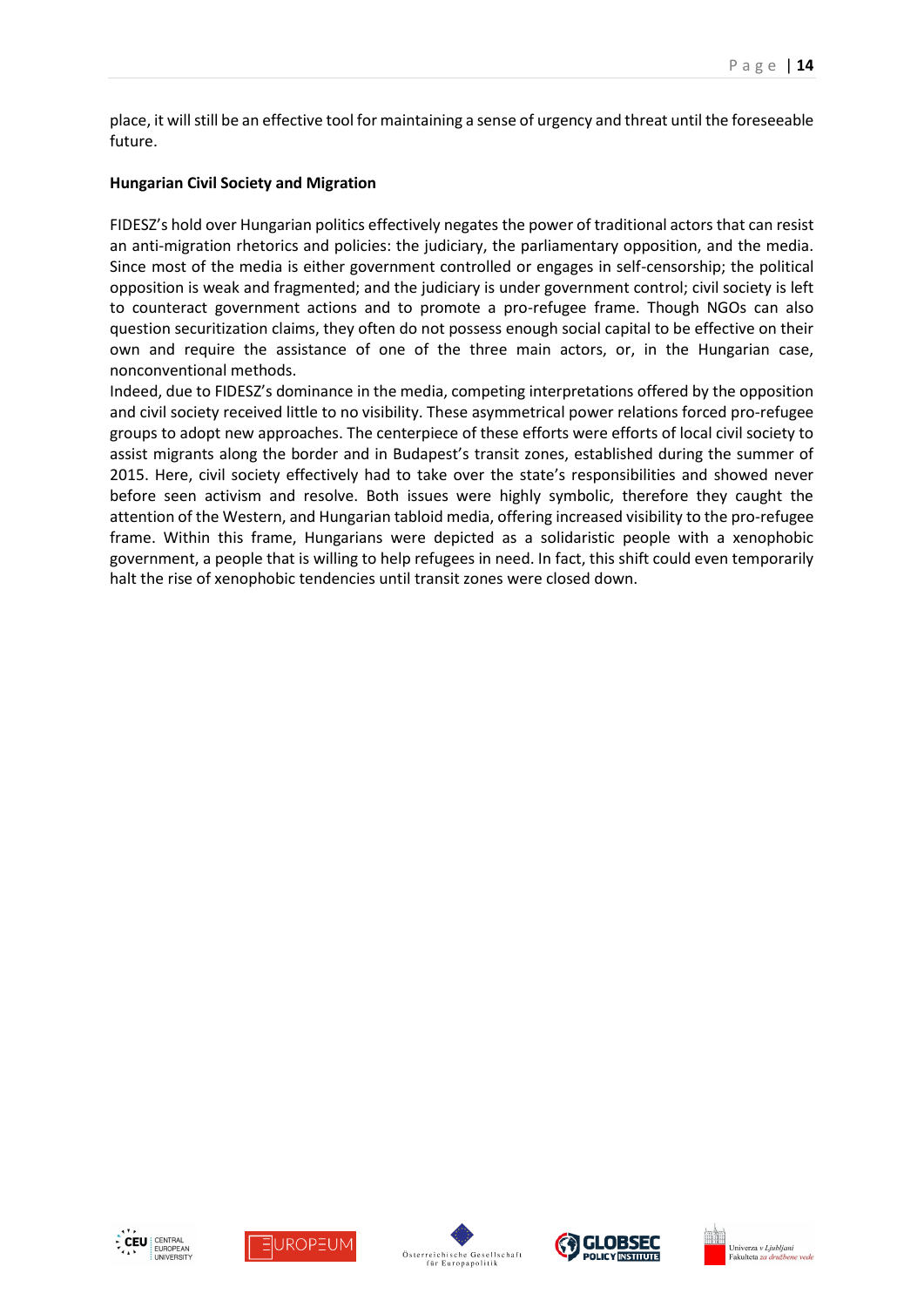### <span id="page-14-0"></span>**Slovakia<sup>13</sup>**

#### *(Results mainly based on the country workshop of 13 May 2016)*

Slovakia has had an unusual experience with the current migration crisis, with almost no irregular migrant ever setting foot in the country. Several factors in particular have defined Slovakia's relationship with the migration crisis, including the 2016 *election campaign*, the *lack of historical engagement in the country with migration and Islam* in general, a *public sector inadequately prepared* to cope with the strategic and practical challenges arising from the situation, and the *Slovak Presidency of the EU Council* in the second half of 2016.

Following the parliamentary elections, Slovakia entered a new phase in its domestic debate regarding migration. The new coalition government, which includes both the previously ruling SMER party and the more moderate Most-Hid party, has essentially ended the practice of using the issue as a political ploy. Due to the fact that Slovakia is currently holding the EU presidency (July 2016 – December 2016), the country is also under pressure to contribute constructively to discussions on this issue. Slovak participation in voluntary resettlement under the EU-Turkey agreement has now become an option, with the first 100 people for resettlement planned before the end of 2017.

The March 5th elections, and the campaign preceding it, were the primary driving forces shaping public discourse on migration. Political actors seeking an appealing campaign issue that could displace concerns about unsolved structural problems, were able to push the issue of migration to the top of the agenda.

While the issue was especially salient with the Slovak public, in general, there was a wide *consensus* among almost all political parties *on rejecting European proposals for mandatory resettlement and relocation*. It was thought that the EU's response should be focused on solving the root causes of the crisis and providing stronger border protection. What varied was the rhetoric and the use of *ethnicized populist* arguments.

Furthermore, the government followed up on its promise to challenge the EU in court regarding the mandatory relocation scheme. The file was submitted a day before Hungary did the same, making the countries *the only two member states to bring this issue before the European Court of Justice*.

From the perspective of governance, the policy of the Slovak government reflected the wider public discourse on the issue and was particularly reactive to outside events and forces. The government, in other words, was not especially proactive in seeking to outline its own policy. In light of the aforementioned constraints, the Fico government's position before March 2016 included several core components: *rejection of any mandatory European redistribution mechanism, strong border protection, and the prioritization of solutions aimed at addressing the root causes of migration*.

Heated statements of Slovak political leaders making international headlines and the country's vehement rejection of the mandatory quotas earned Slovakia a notorious reputation of quota-refusing Muslim-cautious country.

However this perception is not entirely objective. Not only the Slovak government has done more than it is being publicly credited for, the civil society has demonstrated unprecedented mobilization and solidarity with the asylum seekers as well.

Based upon an agreement between Slovak and Austrian governments, a small Slovak border town, Gabcikovo, has been hosting on a rotating basis 500 Syrian asylum seekers that are officially registered in Austria and are waiting for the application to be processed. According to the Slovak Ministry of

<sup>&</sup>lt;sup>13</sup> For more background information on Slovakia, see GLOBSEC's report "Slovakia: Migration trends and political dynamics" by Martin Dubeci[, http://www.cepolicy.org/publications/slovakia-migration-trends-and-political-dynamics](http://www.cepolicy.org/publications/slovakia-migration-trends-and-political-dynamics)



1







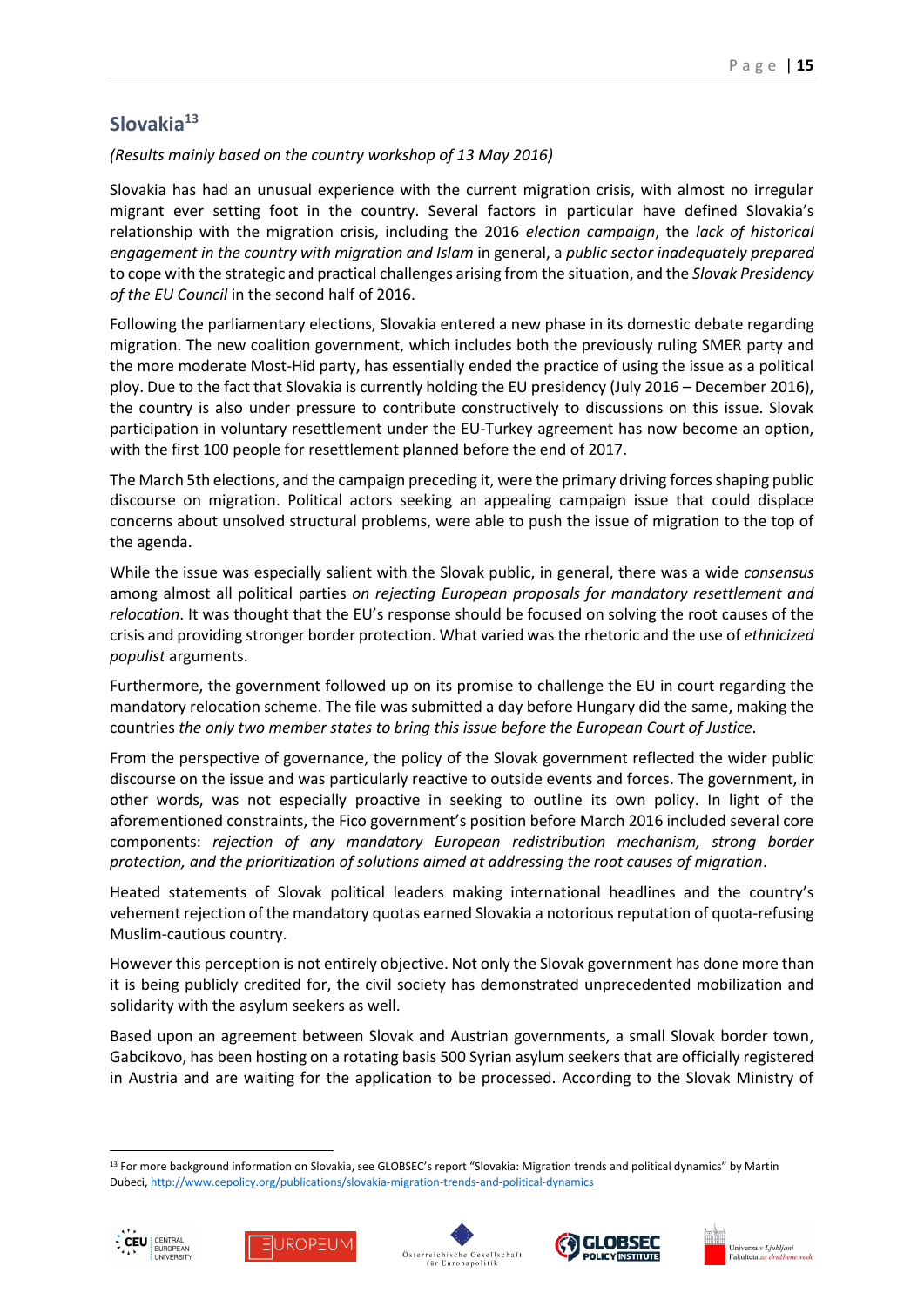Interior present at the meeting, Slovaks are working with their Austrian counterparts to expand the deal and host a larger number of asylum seekers from different countries.

Although objective to the "mandatory" element of the quota system, Slovak government offered 200 spots for relocation to be made available by 2017. In cooperation with a private Catholic initiative, Slovakia has resettled 150 Iraqi Christians from Mosul area. Slovakia has already committed 90 Frontex officers – a disproportionately large number. Slovakia is also contributing and sending officers to EASO (European Asylum Support Office) in Greece.

Following the tragic deaths of refugees on their way to Europe in summer 2015, Slovak civil society mobilized and launched a viral online petition to "plea for humanity". The *"Plea for Humanity"*  campaign attracted support from major celebrities, athletes, corporations and the President.

Slovak government responded by distributing 500 000 euros and later earmarking another 500 000 euros installment for immediate humanitarian assistance to refugees through Slovak NGOs. The government also opened up a dialogue with the campaign, which led to the establishment of the *consulting and implementation mechanism* - a working group on the government's response to the crisis which includes representatives of civil society.

Not only established humanitarian NGOs were there to help. Hundreds of self-organized and noninstitutionalized volunteers went to the Balkan route – Serbia, Croatia, and Hungary – to help refugees on the way to Europe. Thousands participated in the *"Who will help?"* campaign providing accommodation, coordinating the effort, or participating in fundraising. With the Balkan route closed, hundreds of Slovaks still regularly go to Austrian reception centers – that are only several kilometers away from Bratislava – to bring food or other necessities for refugees or assist with social work.

There are still numerous other problems plaguing Slovakia's engagement with the issue.

*There is no comprehensive package of policies - related to everything from healthcare to employment support - that clearly specifies the responsibility of different government offices.* The lack of one designated migration office with overarching competencies hampers constructive policies and legal changes.

Slovak uneasiness with relocations is also a much deeper structural problem than it is understood in Brussels. Slovakia is not an attractive destination country for asylum seekers. It does not have developed expats networks that will smoothen cultural integration of the newcomers and provide additional employment options. Slovakia does not offer sufficient state support to refugees and does not have a necessary societal experience. It's complicated, often incoherent legal system makes it even harder for asylum seekers to receive a legal status, appeal decisions, or understand their education, labor, health care and other rights and obligations. Placed in such an environment, refugees would have a natural incentive to move on to another place.

As a result, rushed relocations without proper preparations on the ground might be counterproductive to the development of a smooth European solution and harmful to refugees themselves.

The pre-election anti-immigration frenzy has calmed down. The Slovak government is now facing a challenging task to improve its negatively perceived domestic record in an environment that was previously torn apart by inflammatory rhetoric.









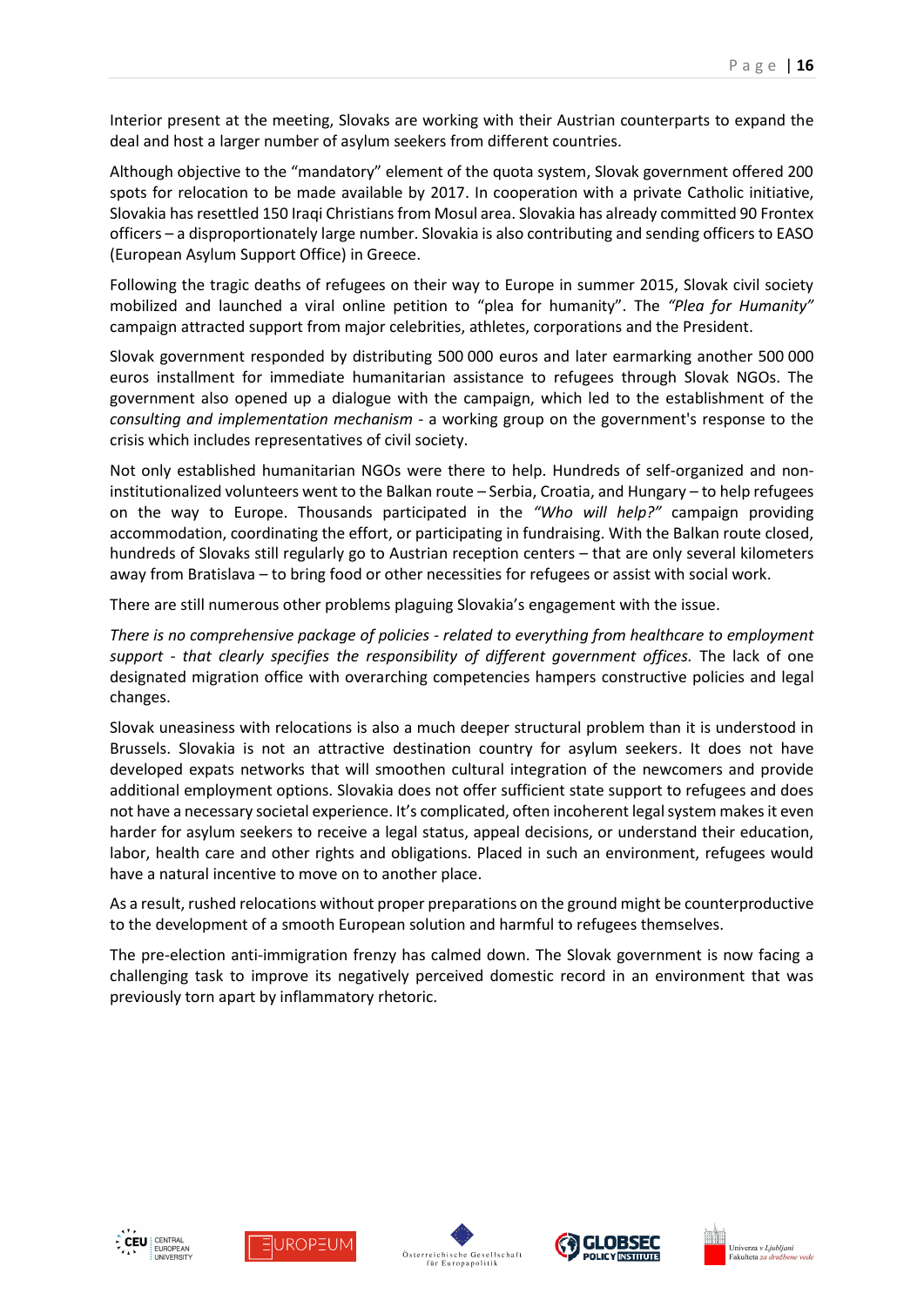### <span id="page-16-0"></span>**Slovenia**

#### *(Results based on the country workshop of 11 April 2016)*

Slovenia is a small Central and East European (CEE) member state with a total population of 2 million. It is an ethnically and religiously homogenous country. The largest minorities in Slovenia are represented by nationalities from the former Yugoslav republics. The asylum policy has been restrictive with just a few successful applications per year. The experience with integration of immigrants from developing countries on a larger scale has been limited. During the period of the European migration and refugee crisis the labour market conditions were still affected by the economic crisis, which has hit Slovenia from 2009 on and put the country under substantial strain.

As the migration and refugee crisis entered the EU agenda in 2015, the humanitarian view prevailed in Slovenia. Slovenia already contributed to the search and rescue operation Mare Nostrum carried out by Italians. During the summer of 2015, the migration flow on the Western Balkans route started to grow, leading first to the decision by Hungary to close down their border with a fence and criminalize the illegal entrants. In Slovenia, both general public and government were critical towards this move. The decision by Germany to suspend unilaterally the Dublin regulation by taking in migrants directly, which triggered substantial criticism with some of the CEE countries, was not opposed by Slovenia. At the September Council of the EU deciding on the relocation quotas, Slovenia, in contrast with Hungary, Czech Republic and Slovakia, voted in favour of the objective key based relocation quotas. The total number of refugees Slovenia is supposed to take from the hot-spots in Italy and Greece was only about 560.

In September, the number of illegal entries to Slovene territory started to increase. By October, Hungary managed to close down its southern border, which led to the redirection of the migrant flow through Slovene territory. At first, Slovenia tried to implement the Schengen procedures with regard to the processing of each migrant at the border. There was an agreement between Austria and Slovenia on keeping the daily intake below 2,500 in order to distribute burdens and keep the situation under control. The plan, however, quickly turned out to be unrealistic since the immigration pressure was too strong. Furthermore, the Croatian authorities decided to pass on the migrants as quickly as possible. Their centre-left government was facing elections and did not want migrants to stay on their territory, thus potentially strengthening the right-wing political parties who saw migration flows as a security issue. In order to prevent the Slovene authorities to delay entries into Slovenia, they transported the migrants to different locations along the border, often during the late night hours, and told them to simply cross the fields (green border) to enter Slovenia.

During the first weeks, handling of the migrations was a huge challenge for the Slovene authorities. There was a lack of facilities and technical means on the ground. The small communities, located at the entry points, faced huge pressures. The civil society and charity organizations played a crucial role in providing the humanitarian aid. The immigrations also turned out as a major logistic and security challenge. At the peak of the crisis, up to 12,500 migrants entered Slovenia each day, while total police force of Slovenia numbers half of that. Furthermore, during this period, the police was on strike. The number of security incidents was, in general, low, but each time the migrants felt that they were being kept in the country for too long, tensions increased quickly.

Towards the end of October, the political tensions increased as well. The centrist government faced growing criticism at home. The centre-right opposition argued that the government was incapable of handling the security situation and proposed establishment of a national guard. The conservative forces, including part of the Catholic Church, were mobilized. The pressures were also coming from









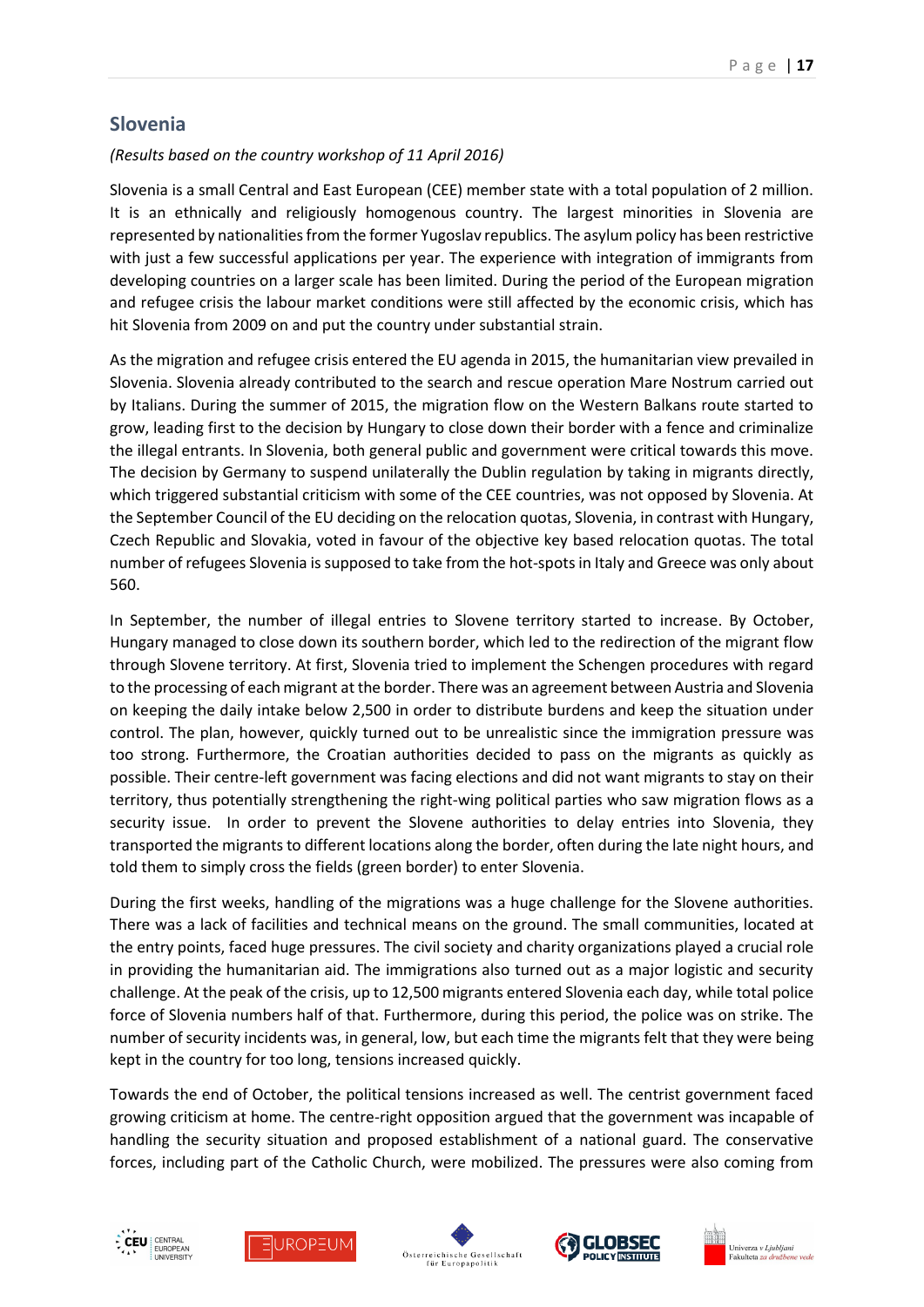abroad. Introduction of border controls in EU countries further north triggered fears in the government that Slovenia could become a migrant pocket, which could due to the small size of the country, quickly turn into a humanitarian and security disaster. Thus, government decided to take on the securitization of the issue and announced introduction of 'technical barriers' on the border with Croatia. Since the early November, a razor wire fence, provided by Hungary, was installed throughout the 300-kolometre border. The razor wire triggered criticism by the progressive part of civil society, but this did not help much. While in early October, humanitarian concerns were still predominant, already by late October, as many as 80% of the population supported the fence.

Austria, eventually, decided to take in all the immigrants. As cooperation with Croatia improved, train connections were re-established. The migrants now passed Slovenia in organised convoys, mostly during the night. Even though almost half a million of migrants went through Slovenia, most of Slovenes did not see a single one of them. The number of those who decided to apply for asylum in Slovenia was no more than a couple of hundreds.

As the weather conditions turned worse towards the end of the 2015, the migrant flow started to decline. Political tensions, however, grew stronger. Following the launch of the idea of 'mini-Schengen', leaving Slovenia out, the opposition pressured the government to resign. The Paris terrorist attacks and attacks on women in Cologne also affected the public opinion in Slovenia. There was also a growing discussion on costs related to the migration crisis and the integration of refugees.

As the political climate in these two countries changed, Germany and Austria first decided to only take in immigrants coming from war zones and then to introduce daily intake quotas. Through a set of coordinated actions, in the early 2016, Austria, Slovenia and other countries in the region managed to reduce the flow on the Western Balkans route and finally, by establishing effective control at the Macedonian border with Greece, closed down the route completely. Implementation of the EU-Turkey deal additionally helped to reduce the pressures on Greece.

Since the beginning of 2016, the public attitude started to change in Slovenia, with the humanitarian concerns again stepping affront. The opposition still argued that the annual quota should be set and certain individual local communities protested against hosting the immigrant centres. When the first refugees started to arrive in Slovenia based on the relocation scheme, attention had already re-focused on issues such as education and integration into the labour market. There were analyses and reports pointing out a set of new challenges such as long integration periods and certain negative experience with mass integration from abroad. The number of refugees Slovenia decided to take however is small. Focusing on the positive experiences, especially of some smaller Austrian municipalities, encouraged individual Slovene municipalities to welcome refugees and themselves become positive examples.









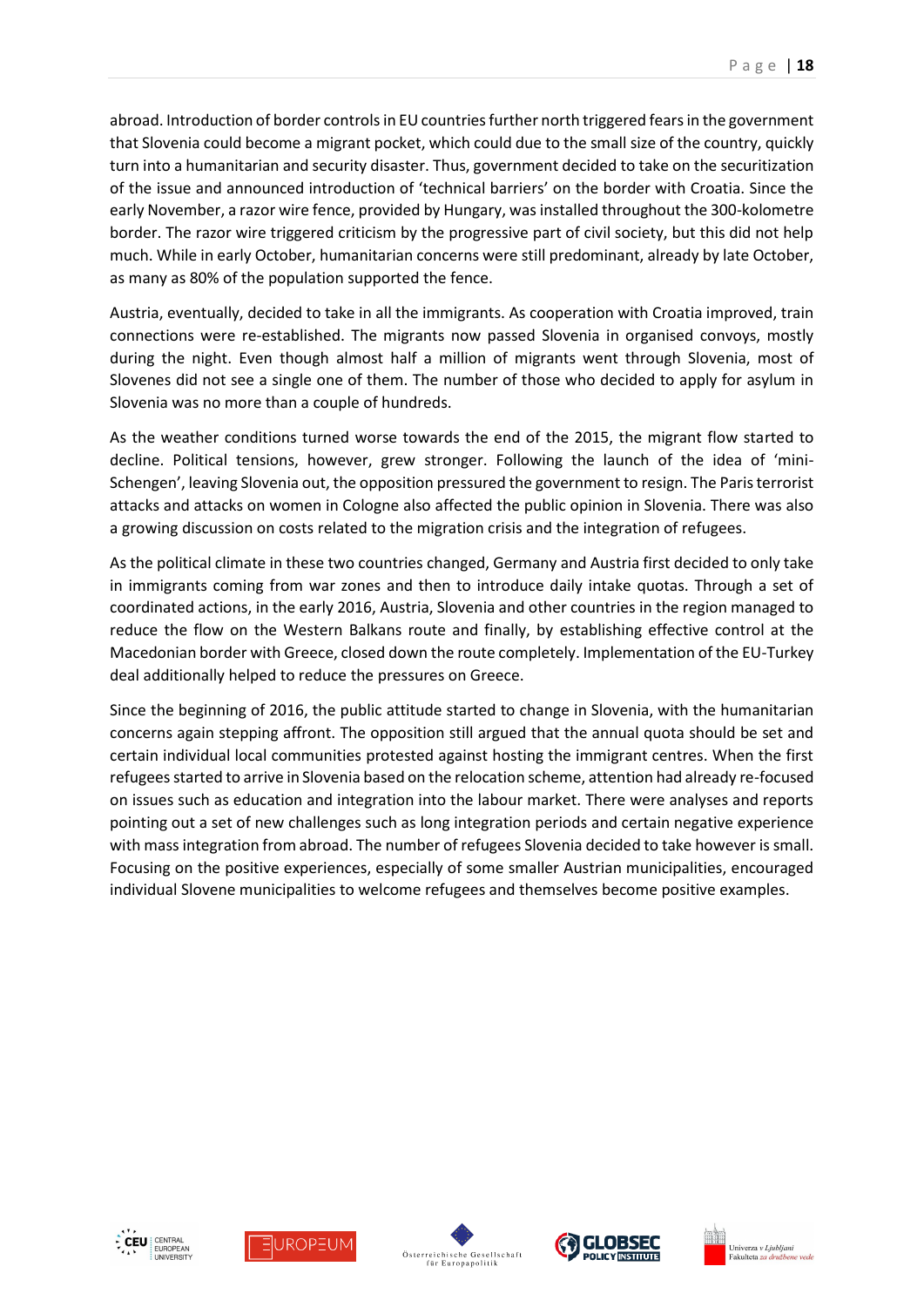## <span id="page-18-0"></span>**Project Partners**

## <span id="page-18-1"></span>**Austrian Society for European Politics (Vienna, Austria)**

The Austrian Society for European Politics (OEGfE) aims to promote and support information activities on European affairs in Austria. Based in Vienna, the Society is a non-governmental and non-partisan platform mainly constituted by the Austrian Social Partners. It was founded in 1991 and has since then continuously expanded its range of activities. All central steps of the European integration process have been accompanied: Austria's EU accession, the introduction of the Euro as a common currency, enlargement towards the central and eastern European neighbours, the Austrian Council Presidencies in 1998 and 2006, the ratification process of the Lisbon Treaty and the various European elections. The guiding principle of OEGfE thereby has always been to communicate directly and maintain close contact to the citizens as central stakeholders of European integration.

**Project team members**: Paul Schmidt (Secretary General), Christoph Breinschmid (Research & Project Management), Stefan Schaller (Research & Project Management) **Website**:<http://oegfe.at/wordpress/en/>

### <span id="page-18-2"></span>**EUROPEUM (Prague, Czech Republic)**

EUROPEUM Institute for European Policy is a non-profit, non-partisan, and independent think-tank focussing on European integration and cohesion. EUROPEUM contributes to democracy, security, stability, freedom, and solidarity across Europe as well as to active engagement of the Czech Republic in the European Union. EUROPEUM undertakes original research, organizes public events and educational activities, and formulates new ideas and recommendations to improve European and Czech policy making.

**Project team members**: Vladimír Bartovic (Director), Christian Kvorning Lassen (Research Fellow), Kateřina Davidová (Research Assistant) **Website**:<http://www.europeum.org/en/>

## <span id="page-18-3"></span>**Center for European Neighborhood Studies, Central European University (Budapest, Hungary)**

The Center for European Neighborhood Studies (CENS) is an independent research center of the Central European University (CEU) located in Budapest, Hungary. Its main goal is to contribute to an informed international dialogue about the future of the European Union in the world, while capitalizing on its Central European perspective and regional embeddedness. The strategic focus of the center is academic and policy-oriented research on the place and role of the European Union in its rapidly changing and increasingly volatile neighborhood. Through its research, CENS seeks to contribute to the understanding of the environment where the EU, its member states and partners need to (co)operate, and it aims at supporting the constructive development of these relations by providing opportunities for discussion and exchange. The center's geographic focus areas are Central and Eastern Europe, the Western Balkans and Turkey, Eastern Europe, the South Caucasus and Russia.

**Project team members**: Péter Balázs (Director), Gabi Gőbl (Program Coordinator), András Szalai (Research Fellow)

**Website**:<https://cens.ceu.edu/>